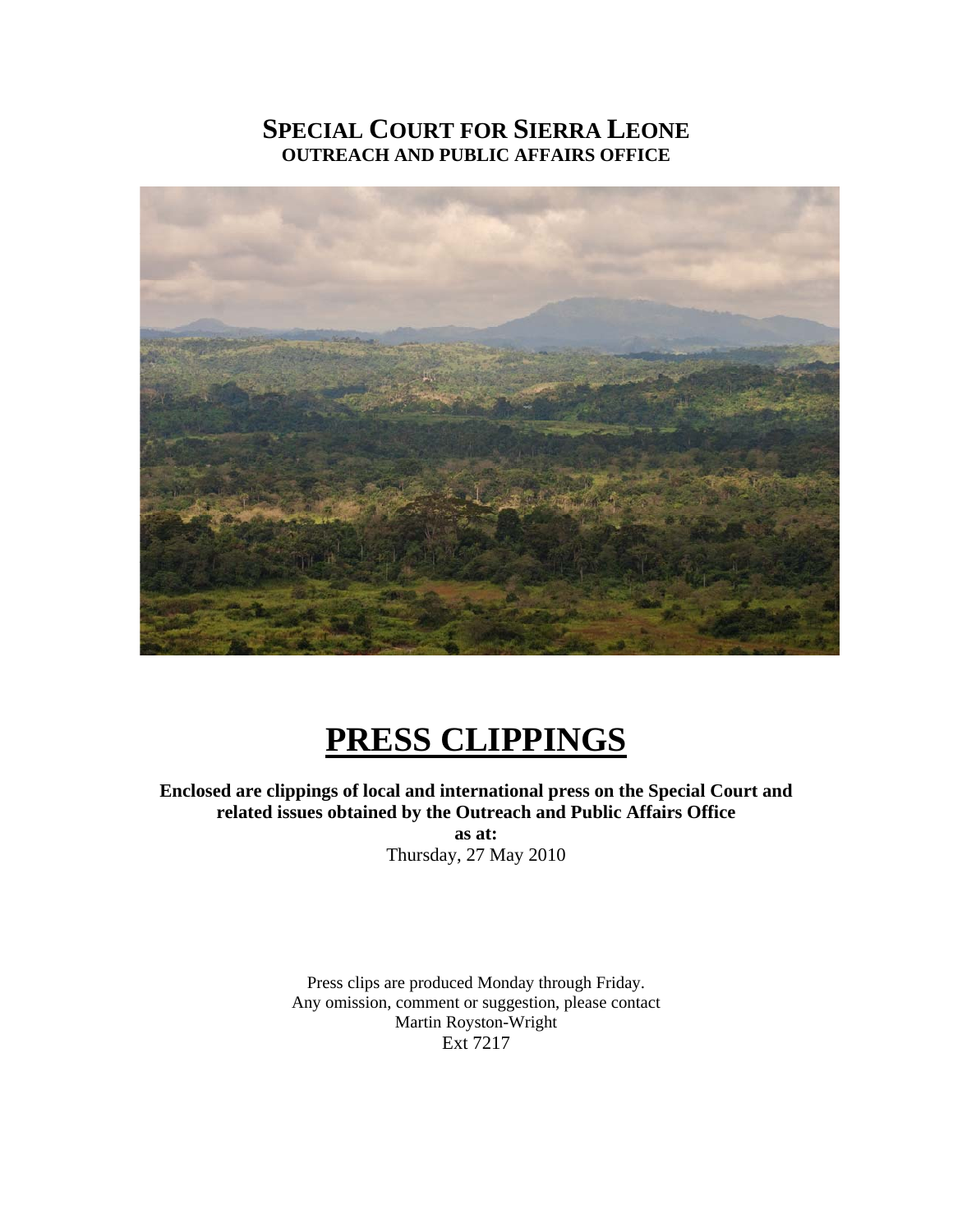| <b>Local News</b>                                                                          |             |
|--------------------------------------------------------------------------------------------|-------------|
| Army Captain Causes Chaos on Ferry / The Spectator                                         | Page 3      |
| Two Villages Bury Hatchet / The Exclusive                                                  | Page 4      |
| <b>International News</b>                                                                  |             |
| Charles Taylor Monthly Trial Report: April 2010 / Charlestaylortrial.org                   | Pages 5-11  |
| UNMIL Public Information Office Media Summary / UNMIL                                      | Pages 12-16 |
| French Arrest Rwandan Doctor Accused over Genocide / BBC Online                            | Page 17     |
| ICC Refers Sudan War Crimes Cases to UN / BBC Online                                       | Page 18     |
| Amnesty Int'l Calls On Powers To Join International Criminal Court / Amnesty International | Page 19     |
| Africa: Amnesty International Reports on State of Human Rights / Amnesty International     | Pages 20-24 |
| Amnesty: U.S., Europe shielding Israel over Gaza war crimes / Haaretz.com                  | Page 25     |
| Reviewing Justice in Kampala / ISN                                                         | Pages 26-27 |
| Rwanda: ICTR Prosecution Seeks Life Sentence for Kanyarukiga / The New Times               | Page 28     |
| Witness Blames Rwandan Mayor for False Accusations / Hirondelle News Agency                | Page 29     |
| Youth Plan ICC Demo / Daily Monitor                                                        | Page 30     |
| Sri Lanka Shuts Rehab Camp for Rebel Child Soldiers / Radio Netherlands Worldwide          | Page 31     |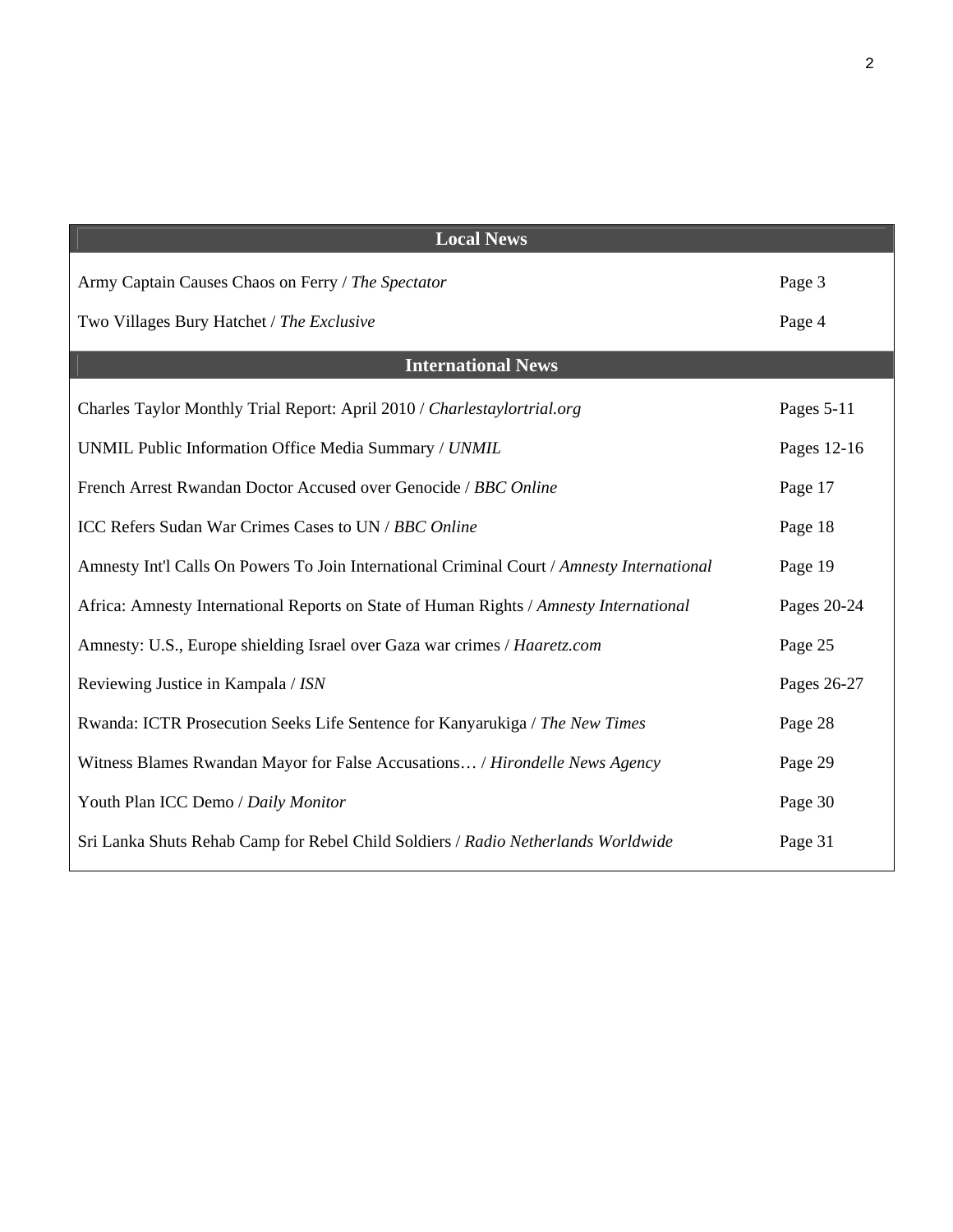# **Army Captain Causes Chaos on Ferry**

Satan descended on the evening ferry on Sunday when a Sierra Leone Army captain exploded into a fit of rage at the screening of the Charles Taylor trial. He barked out orders at the film selector that he should change it to something else.

In the video clip produced by the Special Court, the counsel for Taylor was busy defending his collaborating with regional and international organisations to bring pressure on the RUF to negotiate peace. when the captain ordered the selector to change it to something else. He was ignored on two occasions, on the third he was challenged by a passenger. off ban ororly only Within a spilt second the other passengers who were equally incensed confronted him, told him to back-off and insisted the screening should continue. At this point hell was let loose and the captain found himself being confronted from every angle. Some passengers managed to push and If this is what a legal adshove him around before wiser can offer, then media few passengers and a b ocrity rules supreme in our Colonel I.B.M Koroma army.' intervened to calm Colonel Koroma exploded nerves Indianosmoa bris misea final bomb when he ap-But Colonel Koroma's in- pealed to the passengers to tervention nearly back- respect the feelings of the fired when instead of captain and not screen the addressing the issue went trial. At this point the pason an ego tour to show-2 sengers interrupted him case his profile. Passen-sysaying 'What about the gers found themselves be- feelings of the majority'. He

ing talked at by Col. Koroma who claimed to have studied law and being legal adviser to the Sierra Leone Army. As if this is not off-putting enough, he claimed to have attended a conference recently. With no end in rants, he claimed the captain is in law school. When the Colonel finally spoke on the issue he was interrupted when he ignorantly claimed the film selector was screening the Taylor trial for business. A passenger interrupted saying They are distributed free. They are not for sale.'

As Colonel Koroma continued to send shock waves among the passengers when he claimed screening the Taylor trial reminds of the war - the abuses, killings. Either by design or out of ignorance he did not talk about the holding to account of those who caused so much pain to people. Also, there was not a single word on justice for victims, a passenger was heard protesting. Another was heard saying

was forced to cut short his rants amidst murmurings from passengers, who had lost patience with his bias. The captain later had what seems like a lecture from a passenger who by every indication was highly educated. This reporter heard him say something along the lines of due process and the role of defence and prosecution in fair trial. The captain on his part kept nodding his head in manner characteristic of a surrendered warrior.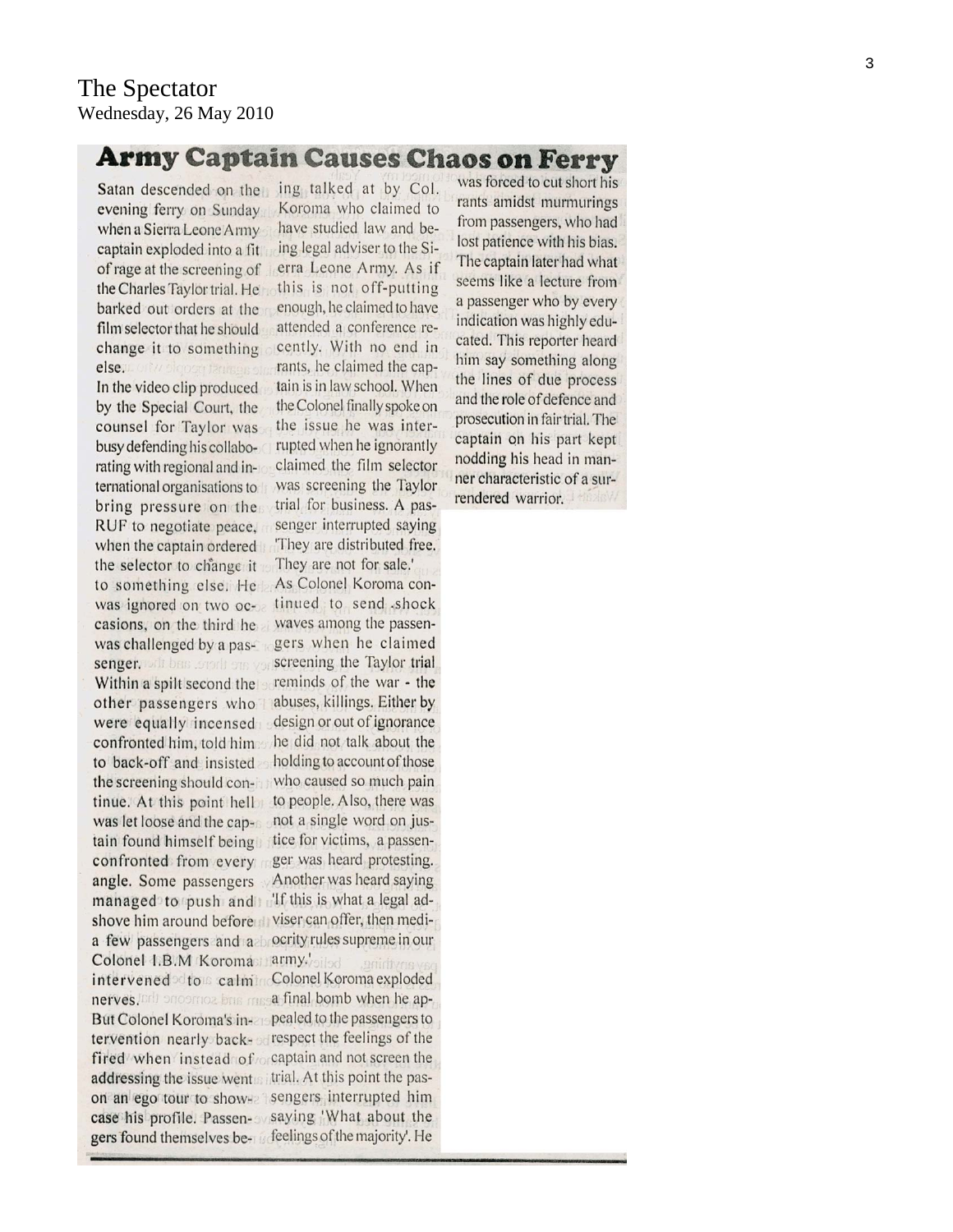# **Two villages bury the hatchet**

**By Solomon Yarjoh** 

One of the core values of Fambul Tok is to walk alongside communities to find their own answers. It is convinced that if organizations walk alongside communities they will simply identify challenges and resolve issues in their own traditional way.

For the past two years, Fambul Tok continues to create space for both victims and perpetrators to reconcile and embark on development. It stresses on unity and how powerful communities will be if they join hands together for the development of their localities. Using Fambul Tok structures, many villages are now at developmental stage as most of them embark on farming, building broken bridges or constructing houses.

Last week during fambul tok reconciliation ceremony, Golahun and Joyah villages in

Kamajei chiefdom, Moyamba district decided to forget the past and work as 'wan fambul'(one family) in the interest of peace and reconciliation.

Residents of Joyah village complained that they always face molestation anytime they meet with Golahun community. They accused Golahun of attacking them anytime they meet in public forum. On the other hand, Golahun people also said Joyah does not cooperate whenever it comes to community work. They cited examples on road rehabilitation, football matches etc

Chiefdom Speaker for Kamajei, Tamba Lavalie asked the two villages to see reason and work in the interest of peace and development. He said the section lacks good road network and other facilities, streasing that if they work as one family peace will prevail. **MARINE AND CONTRACT OF A REAL PROPERTY AND ADDRESS**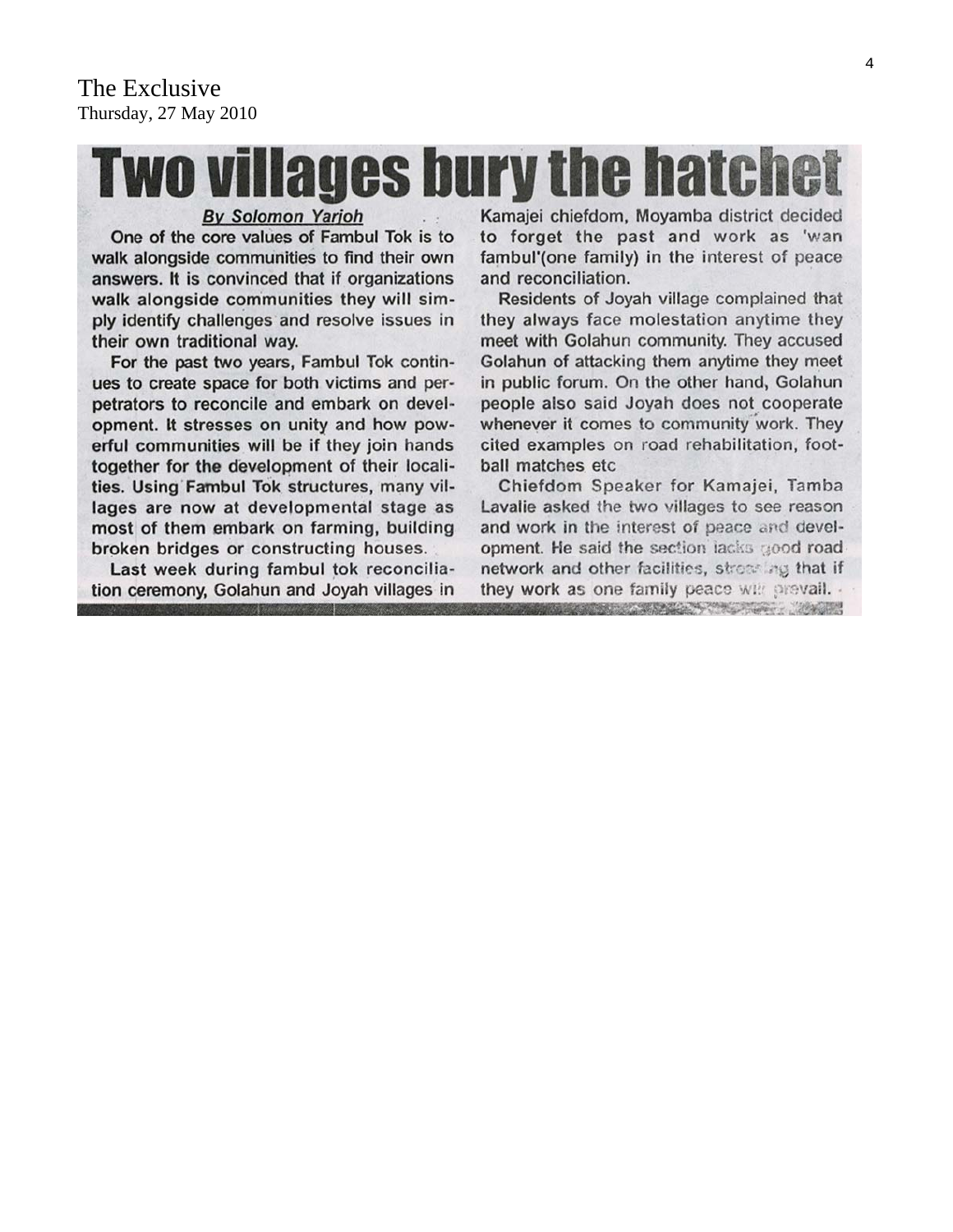# Charlestaylortrial.org

Monday, 25 May 2010

# **Charles Taylor Monthly Trial Report: April 2010**

By U.C. Berkeley War Crimes Studies Center

This report was written by Jennifer Easterday.

# 1. **Overview**

The Defense case moved ahead steadily in April, with three new witnesses taking the stand for Charles Taylor. By the end of this reporting period, Taylor's Defense team had called a total of eleven witnesses. Much of the testimony this month focused on events occurring before the indictment period (which spans from 1996 to 2002), including the formation and training of the RUF in 1991, its first incursions into Sierra Leone, and the early years of the war. This testimony can help the Defense disassociate Taylor from allegations that he created and/or supported the RUF from 1991 through the conclusion of the war in 2002.

Witnesses who testified during this reporting period include:

- 1) DCT-146, Charles Ngebeh
- 2) DCT-306, Fayia Musa
- 3) DCT-062, Martin George a.k.a. "Flomo"
- 4) DCT-131, Karneh Edward Minneh

This report summarizes witness testimony heard during the month of April and identifies important issues that have arisen at trial. As with previous WCSC monitoring reports, it is available at http://socrates.berkeley.edu/~warcrime/SL\_Monitoring\_Reports.htm.

# 2. **Defense Themes and Strategies**

The Defense strategy has to been to disassociate Taylor from the RUF. Therefore, witnesses have testified about the early days of the RUF, including training, ammunition supplies, and its first incursions into Sierra Leone. Defense witnesses corroborated Taylor's testimony that Taylor's support of the RUF ended in 1992, after Top Final. Witnesses further testified that the RUF obtained weapons from attacking its enemies and from ULIMO—not from Charles Taylor or the NPFL.

# 3. **Prosecution Themes and Strategies**

The Prosecution continued its strategy of discrediting the Defense witnesses through prior inconsistent statements, inconsistencies in Defense witness testimony, personal knowledge, bias, and implicating the witnesses in RUF crimes. The Prosecution also asked RUF insiders about crimes that the RUF had committed during the war. Witnesses admitted that the RUF committed many brutal crimes, but denied both personal culpability for such crimes as well as Taylor's culpability for those crimes.

# 4. **Legal and Procedural Issues**

# a. **Disclosure of Witness Statements**

 As with previous Defense witnesses, the Prosecution continued to request disclosure of witness statements prior to cross-examination. With Witness DCT-306, the Prosecution focused its arguments on what it considered the patent insufficiency of the Defense witness summary for DCT-306. The Prosecution argued that according to SCSL jurisprudence, witness summaries must enable the Prosecution and Court "to appreciate and understand the nature and content of a witness's proposed testimony" and must include detailed summaries of the incidents and/or events which a witness is called to testify upon: Exact location and date if available of these alleged incidents and/or events; position and/or role of a witness in relation to the crimes charged in the indictment; nexus between the accused and the proposed testimony of a witness; and other details as counsel deems necessary and would clearly demonstrate the essence of that testimony.[2]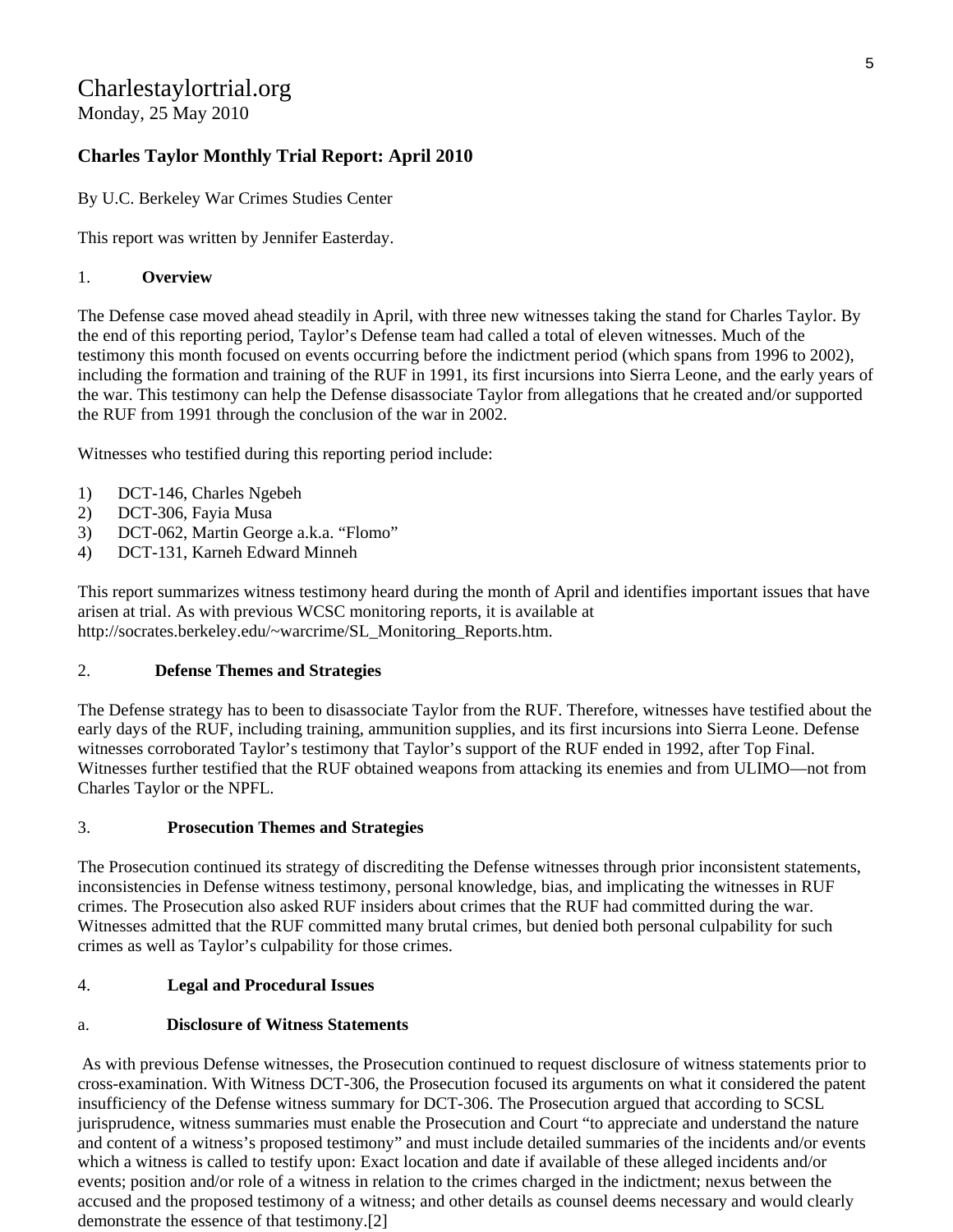Initially, the Prosecution argued that because the Defense witness summaries to date had not met that standard, it would be in the interests of justice and the efficiency of the trial for the Court order that the Defense disclose its witnesses' statements ten days before a witness testifies so that this issue would not continue to occur. The Prosecution ultimately dropped this request before the Judges had the opportunity to rule, however. In lieu of blanket disclosure, the Prosecution simply pressed for DCT-306's witness statement.

The Defense opposed the motion for disclosure of the full witness statement, reminding the Court that there is no blanket right for the Prosecution to see the witness statements, and that the Prosecution only has the right to apply on a case-by-case basis for disclosure of a witness statement after the witness has testified. Counsel for the Defense opined that, in the case of DCT-306, the summary provided the Prosecution with sufficient information to properly cross-examine the Witness: "a summary is exactly what it says. It is not exhaustive; it is a summary."[3]

Trial Chamber II acknowledged that the summary for Witness DCT-306 was indeed brief, but concluded that it was not grossly insufficient. The Trial Chamber agreed that the Witness's evidence did include areas not specifically mentioned in the summary, but concluded that the Prosecution had not demonstrated undue or irreparable prejudice, pursuant to the relevant legal standard. Accordingly, the Court denied the Prosecution's motion for full disclosure of the witness statement. Instead, the Chamber held that the proper remedy was to allow the Prosecution additional time to prepare its cross-examination in relation to those areas not contained in the summary. Court adjourned an hour early for this purpose, although Counsel for the Prosecution indicated that the adjournment was unnecessary. He noted that Prosecution's request for additional time was to research some 40,000 pages of transcripts for the cross-examination, and that the little time granted by the Court was unhelpful in that regard.

The Prosecution filed a motion seeking leave to appeal the decision. Under Rule 73(B), the Court may grant leave to appeal a decision on a motion in exceptional circumstances and to avoid irreparable prejudice to a party.[4] The Prosecution argued, inter alia, that the decision condoned the Defense's "systematic failure to provide adequate summaries," which impairs the Prosecution's ability to test the evidence and in turn may constitute an interference with the course of justice.[5] The Prosecution warned that this practice was likely to continue throughout the Defense case, causing the Prosecution irreparable prejudice.[6]

The Defense argued that there were no exceptional circumstances and that no irreparable prejudice existed, because the issue involved the Trial Chamber's discretionary and consistent application of settled jurisprudence.[7] The Defense further contended that the decision would not prevent the Prosecution from effectively challenging evidence.[8]

The Trial Chamber denied the Prosecution's application. The Court considered that the Prosecution's refusal of extra time to prepare for its cross-examination of DCT-306 was inconsistent with its claim to irreparable prejudice for lack of the witness statement. The Court further considered that the issue was not one of a fundamental legal nature, since the decision involved the case-by-case discretionary application of settled law.[9]

#### b. **Taylor Refused to Appear in Court**

On April 28, 2010, Taylor refused to attend trial due to what he considered demeaning and undignified treatment by the personnel at the security center where he is held. Taylor objected to the method of transport whereby the security personnel leave him waiting handcuffed in a van while they retrieve an accused on trial at the ICC in order to transport both accused in a single convoy. This issue had arisen earlier in the course of his defense case, in January.[10] In the past, Counsel for the Defense claimed Taylor had been left for 30 minutes in the van. On this occasion, Taylor complained that he had been left sitting for ten to fifteen minutes. Taylor gave his team permission to continue in his absence. The Presiding Judge directed the Registrar of the Special Court to once again look into this issue and find a way to ensure that it would not happen again.

After the mid-morning break, Counsel for the Defense told the Court that although Taylor was ready and willing to come to Court and in spite of an order from the Registrar to the Dutch authorities ordering him to be brought to Court, the authorities would be unable to transport Taylor that afternoon. Apparently, the Dutch security company only had one team able to do such transports, and they were unable to bring Taylor for the afternoon session. The Defense moved for an order from the Bench that Taylor be transported to Court that afternoon. After conferring, the Judges unanimously declined to make such an order. In the Court's view, the wait was not unreasonable, inhumane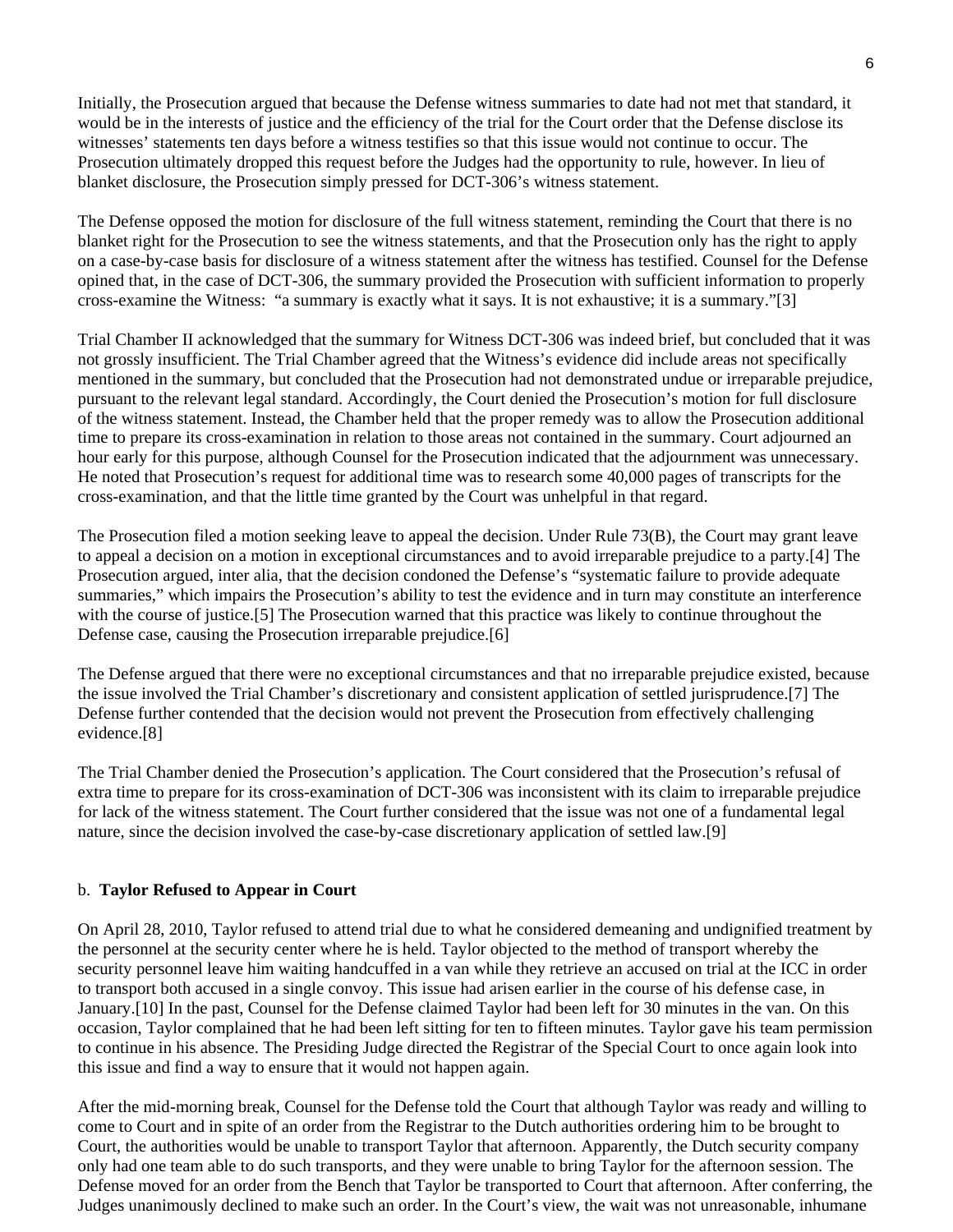or degrading, and its previous order to the Registrar to rectify the matter was sufficient. The Registrar's subsequent filing on the matter was confidential, and thus not accessible to trial monitors.[11]

#### 5. **Witness Testimony**

#### a. **DCT-146, Charles Ngebeh, Cross-Examination**

Ngebeh's cross-examination had been suspended on March 24, 2010, in an effort to remedy an insufficient witness summary. Upon resumption of his testimony, the Prosecution questioned Ngebeh extensively about the RUF and AFRC joint command structure during the junta. The Witness testified that Bockarie ordered the AFRC and RUF commanders to work together as a team. However, he claimed that it was the AFRC acting under SAJ Musa's orders that attacked Freetown in January 1999, and that the RUF was not responsible for that attack. Ngebeh contended that the RUF attempted to join the AFRC in Freetown, but were blocked by ECOMOG.

Under cross-examination, Ngebeh testified that although Taylor supported the RUF in 1991, Taylor was not responsible for atrocities committed in Sierra Leone. He agreed with the Prosecution that the atrocities committed in Sierra Leone by the RUF were terrible, but insisted that Taylor had nothing to do with them. The Witness denied that he had personally committed crimes during the war.

The Prosecution also inquired about ownership of diamonds mined by the civilians, asking if they were considered to be government property. The Witness responded that during the time that RUF was in power (1991 – 1996), diamonds were government (i.e. RUF) property, but when the RUF and the AFRC started working together after the 1997 coup, the diamonds became personal property. "When you get your diamonds you can sell them wherever you want to sell them. After the coup diamonds no longer were government property," Ngebeh told the Court.[12] However, Ngebeh said that if someone found a large diamond (seven carats or larger), they were required to hand it over to the RUF/AFRC "government"—or face arrest. He also claimed that the RUF maintained RUF mines, but individuals could also mine for themselves.

The Prosecution asked Ngebeh about 2001, during which time the Witness claimed the RUF was at peace. He denied that the RUF was committing crimes such as rape, murder, and other brutalities against civilians at that time. The Prosecution, attempting to impeach his testimony, introduced human rights reports that attested to such crimes being committed by the RUF against refugees returning to Sierra Leone in 2001. Ngebeh admitted that the RUF had previously committed such crimes, but adamantly denied that it continued in 2001.

Again mirroring a Defense cross-examination strategy, the Prosecution asked the Witness whether he had been paid or promised payment from anyone at the SCSL. The Witness denied that he had received funds from the Defense, but said he had received funds from the WVS including a daily allowance, travel assistance, assistance paying rent for his home, and funds for medical expenses for him and his family. The Prosecution alleged that according to WVS records, the total amount was 1,661,000 Leones, or approximately \$423 USD. The Witness said that this might be true, but he was not sure because he had not been keeping his own records.

#### a. **DCT-306, Fayia Musa**

Witness DCT-306, Fayia Musa, is a Sierra Leonean national of the Kissi tribe, born in Kailahun District in 1956. He served in the RUF as an agricultural officer (teaching civilians how to farm) and later as an RUF spokesperson and a member of the RUF delegation at the Abidjan peace talks.

The Witness described how the RUF established collective farms, and sold coffee and cocoa crops at the Sierra Leone/Guinea border for cooking supplies and ammunition. Musa testified that there was no trade across the Sierra Leone/Liberian border because the Liberian border region was controlled by ULIMO. He claimed that this barter system began in 1992 after Top Final, when Liberians were expelled from the RUF, and ended in 1995 when the RUF began engaging with the international community for peace talks. Musa denied that civilians were forced to farm.

#### i. **NPFL- RUF Relationship**

Musa acknowledged that there were Liberians in the RUF, but claimed that many of them had familial or tribal ties to Sierra Leone. The Prosecution alleges that the presence of Liberians in the RUF indicates Taylor's control and/or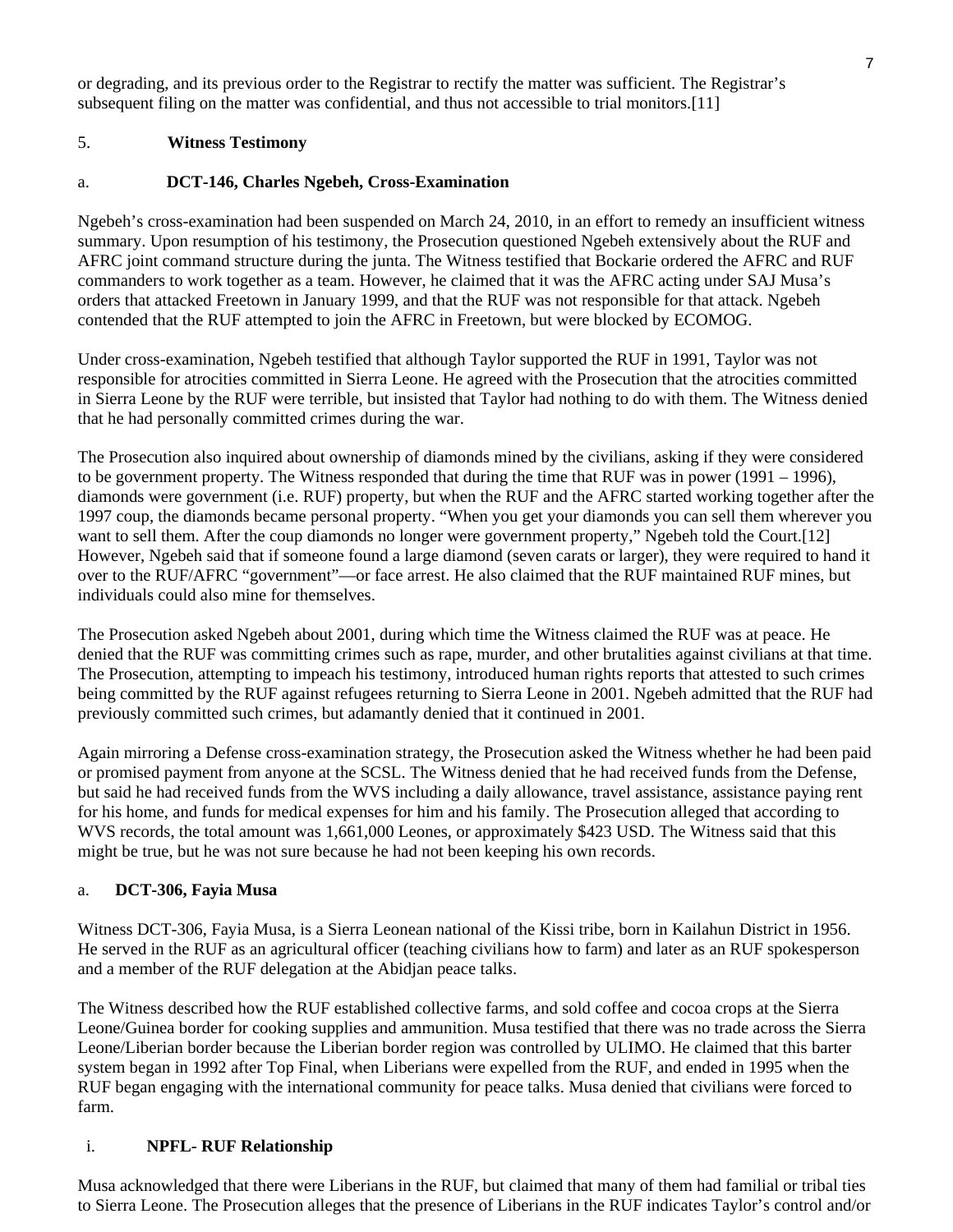support of the RUF. Musa's testimony casts doubt onto that theory by suggesting that Liberian nationals might have fought with the RUF for reasons other than being under Taylor's command.

The Witness testified that the two groups had a falling out in 1992, leading to battles between Liberians and Sierra Leoneans known as Top 20, Top 40, and Top Final. After Top Final, Musa claimed that Sankoh announced that he would never go back to Liberia. According to the Witness, Sankoh kept his word. Asked by the Presiding Judge why Sankoh made this vow, Musa said that Sankoh had relied a lot on Charles Taylor for support, but that support did not come, and instead the Liberians had attacked the Sierra Leoneans. This helps corroborate Taylor's claims that he did not assist Sankoh or the RUF after 1992.

### ii. **Rape**

The Witness told the Court that the RUF had rules, which if broken, would lead to punishment. Relying on "Footpaths to Democracy," a book co-authored by the Witness and launched by the RUF on December 1995, Musa said that if an RUF member raped, he would be punished. He gave an example of a man who was killed for raping a pregnant woman.

#### iii. **Sam Bockarie was "A Devil"**

Musa told the Court that after Foday Sankoh was arrested in Nigeria, he and other members of the RUF delegation to the Abidjan peace talks concluded that Sankoh should no longer be leader of the RUF. For this, Sankoh had them arrested by Sam Bockarie, who took over the leadership of the RUF. The Witness testified that after Bockarie arrested him, he spent two and a half years as an RUF prisoner. Musa referred to Bockarie as a devil who ordered the daily physical and mental torture of him and other prisoners. The Witness stood up in Court to show scars from beatings Bockarie purportedly ordered. "Sam Bockarie, I have started and I will end with this: He is – he was a devil," he told the Judges.[13] Musa reiterated that the punishments administered to RUF members were on Bockarie's orders, and not Taylor's.

#### iv. **Cross-Examination**

# 1) **Liberians in the RUF**

The Witness refuted claims from another Defense Witness that NPFL soldiers were part of the RUF group that initially invaded Kailahun district. John Vincent, a Liberian former member of the RUF, had told the court that Liberian nationals from the NPFL helped capture Koindu.[14] Asked by the Prosecution if Vincent was lying, the Witness responded, "I cannot tell whether he was lying or not, but the group which met us was RUF."[15] Musa testified that he was captured by the RUF in Kailahun, and therefore had personal knowledge of the rebels that participated in the invasion. This is one of several inconsistencies in the testimony of Defense witnesses the Prosecution has highlighted, with the aim of discrediting their testimony.

# 2) **Forced Labor**

The Prosecution also delved into the topic of forced labor. Asked if the civilians felt like slaves working for the RUF, the Witness responded that the reality on the ground was that they all had to work in order for them to eat. The Witness said that he did not know if other people were treated as slaves but could only talk about what he knew—that everyone willingly worked to get food.

# 3) **Links between the RUF and Taylor**

The Prosecution asked the Witness about Dr. Addai-Sebo, who had been instrumental in publishing the RUF book "Footpaths to Democracy." The Witness agreed that Dr. Addai-Sebo had been especially involved in the editing. Asked if Dr. Addai-Sebo had worked elsewhere before showing up in RUF territory, the Witness said that he had not. The Prosecution said that Addai-Sebo was Taylor's publicist and introduced the RUF delegation in Ivory Coast to Musa Cisse (Taylor's chief of protocol). The Witness agreed that Addai-Sebo introduced them to Cisse but insisted that he did not know how they knew each other.

# 4) **Child Soldiers**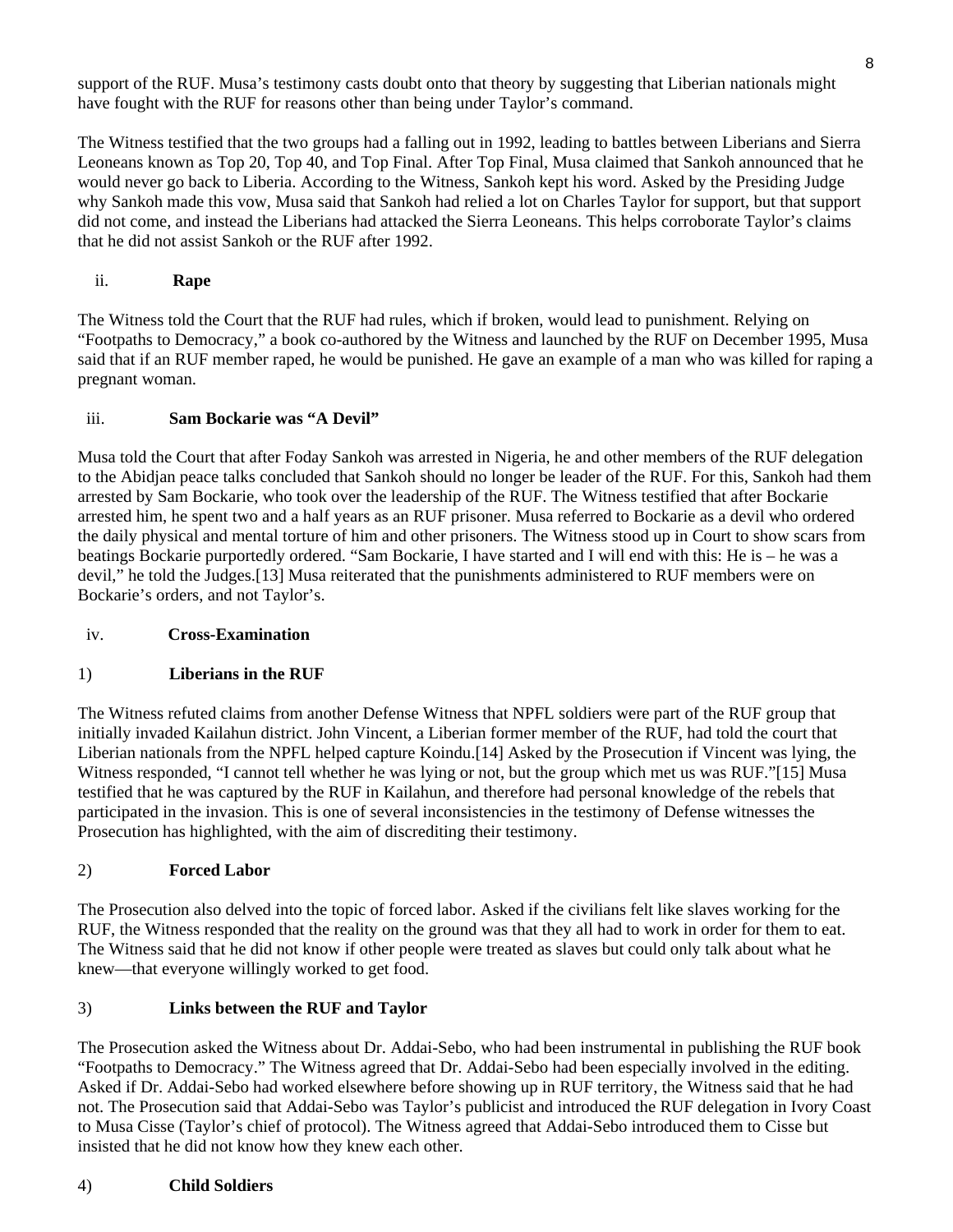The Prosecution asked the Witness if the RUF armed children. The Witness responded that they did, admitting that the children were about eleven years old and older. The Witness also admitted that in the book, "Footpaths to Democracy," the RUF stated that they armed children. The Prosecution also asked about the RUF anthem, which said, "Go and tell my parents they may see me no more."[16] The Witness admitted that children were indeed taken from their families.

# 5) **Taylor lying under oath?**

The Witness testified that Foday Sankoh spent about six months with Taylor at his NPFL headquarters in Gbarnga, Liberia. However, Taylor had testified that Sankoh was not based in Gbarnga, but only visited for a few days.[17] The Witness stuck with his answer, and maintained that Foday Sankoh had been in Gbarnga until the end of the Top 40 operation in mid-1992. The Prosecution said that this inconsistency implied that Taylor lied under oath.

The Prosecution also managed to point out another inconsistency between the Witness's testimony and that of Taylor. Asked by the Prosecution if he travelled to Gbarnga in July 1995 and then travelled with Taylor to Accra in August 1995, the Witness responded that he did—but denied that the visit had anything to do with military support. The Prosecution then referred to Taylor's testimony where Taylor testified that he moved to Monrovia in July 1995 and never left Monrovia until the elections in 1997.[18] Taylor has also testified that he cut all ties with the RUF in 1992. Both of these statements from Taylor contradict Musa's testimony.

# b. **DCT-062, Martin George a.k.a. "Flomo"**

Witness DCT-062, Martin "Flomo" George, was born on June 15, 1970 in Bong County, Gbarnga. He was recruited by the RUF on January 8, 1991. He held the position of Colonel in the RUF.

# i. **RUF Arms and Ammunition**

George told the Court that he and other RUF recruits trained at Crab Hole, part of Camp Naama in Liberia. The Witness said he never saw Taylor at Crab Hole, and claimed that the RUF trainees did not mix with NPFL trainees from other parts of Camp Naama.

The Witness told the Court that he left Crab Hole on March 1, 1991 to attack Sierra Leone. He said that there were a total of 381 RUF fighters that left Crab Hole, which were divided equally into two battalions. He said that it took eighteen days of travel before his battalion reached Bo Waterside, a town on the Liberian side of the border with Sierra Leone. George claimed that they were unarmed when they left Camp Naama, but found arms and ammunition waiting for them under tarps near the border. He said he did not know how the weapons had arrived there. The Witness and other members of the RUF purportedly used these weapons to launch an attack on barracks in Sierra Leone. He testified that although his group encountered NPFL soldiers along the way, they did not provide the RUF any manpower or weapons for their initial attack.

Indeed, the Witness testified that the RUF never received arms and ammunition from the NPFL, but rather obtained all of their materiel from attacking SLA soldiers. George contended that the RUF later bought arms and ammunition from ULIMO, including a shipment delivered from Abu Keita to Sam Bockarie before the RUF attack on Kono in 1998. The Witness denied that Taylor had provided any guns or ammunition from Taylor for this attack. Moreover, George denied that diamonds mined in Kono were given to Taylor or Benjamin Yeaten.

# ii. **Liberians in the RUF and their Contact with Taylor**

The Witness testified that the Liberians in the RUF never had any communication with Taylor. He added that the entire time (between 1991 and 2002) that he was in RUF, he never heard anybody having radio contact with Taylor. This testimony contradicts Prosecution witness Isaac Mongor, who testified about having communicated with Taylor. However, George said that he and Mongor used to "pass the night" in the same place, and he never heard any communication between Mongor and Taylor or Taylor's commanders.[19]

# iii. **Cross-Examination**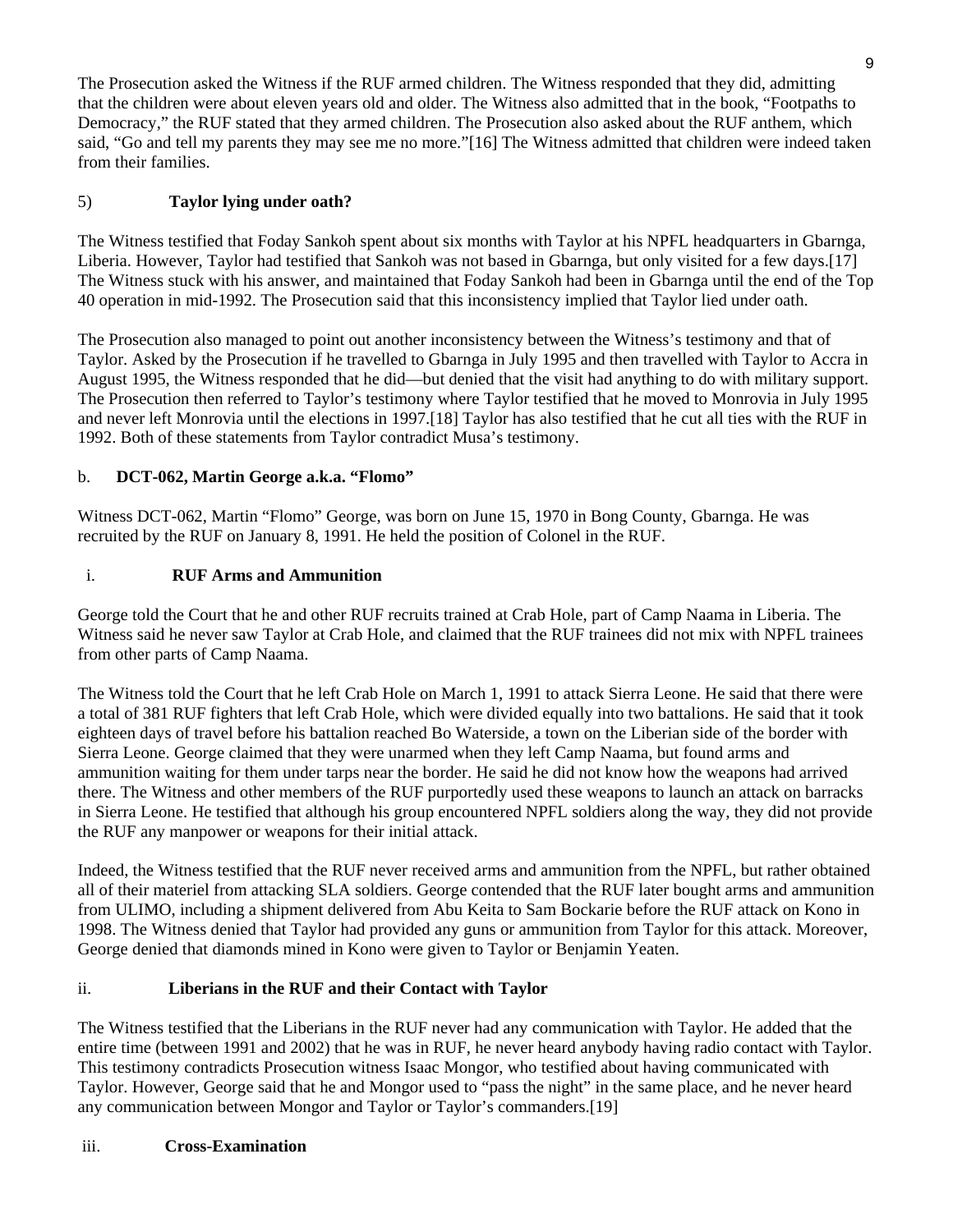During cross-examination, the Prosecution attempted to impeach the Witness's credibility by questioning him on the accuracy of his previous testimony and his personal knowledge of what he testified about. The Prosecution also asked the Witness about crimes committed by the RUF, including using child soldiers and amputations.

George admitted that the RUF kept SBUs, and that there were children under fifteen years old with their group. He said that he had more than three small boys with him, who he would feed and take care of. However, George denied that the boys were used for military purposes, telling the court that they were used only for domestic chores, including at times carrying fighting materiel. The Witness said that the SBUs were technically RUF members though, because "as long as you were RUF, you just had to be a member. [. . .] When an enemy captured you, you cannot say you are not a member of the RUF. You can't deny that. So we considered them to be members of the RUF."[20]

Prosecutors have alleged that the RUF, under Taylor's command, began to amputate civilians' hands in order to keep them from voting in the 1996 elections. Many crime-base witnesses have testified in the Taylor trial about such amputations. George denied that Sankoh gave an order to cut off hands to prevent people from voting. The Witness told the Court that he was present when Sankoh ordered RUF commanders to put a stop to the election, but claimed that Sankoh did not order amputations.

# c. **DCT-131, Karnah Edward Mineh**

The 10th Defense Witness is Karneh Edward Mineh born on February 12, 1952. He became a farmer but later joined the Armed Forces of the Republic of Liberia. He later moved to Nimba County where he became the bodyguard of Joseph Fangalo, a general in the Armed Forces of Liberia at the same time and superintendent of the county. He later served as a commander in the NPFL.

The Witness testified that four men who were then part of the NPFL (Anthony Mekunagbe, Degbon, Oliver Varney and One Man One) stole NPFL supplies and sent them to ULIMO. Asked by the Defense why they did this, the Witness responded that the four later joined ULIMO and formed a unit called the Black Kaddafa. Mineh was an NPFL commander fighting ULIMO alongside these other commanders in the Cape Mount region of Liberia until this group changed sides and started fighting with ULIMO as the Black Kaddafa. This testimony is in line with Taylor's claims that the Black Kaddafa was set up by NPFL fighters who were trying to eliminate him, and that the members of the group were investigated and ultimately executed.[21]

[1] This report was written by Jennifer Easterday.

[2] RUF, Case No. SCSL-04-15-746, "Consequential orders concerning the preparation and the commencement of the Defence case," 28 March 2007, 4-5.

[3] Taylor, Trial Transcript, 16 April 2010, pg. 43 (lines 16-17).

[4] Rule 73(B), Rules.

[5] Taylor, Case No. SCSL-03-01-T-953, "Decision on urgent Prosecution application for leave to appeal decision of 16 April 2010," 5 May 2010, 2.

[6] Id.

[7] Id. at 3.

[8] Id.

[9] Id. at 5-6.

[10] See Judy Mionki and Jennifer Easterday, "Charles Taylor Trial Report (November 10, 2009 – February 18, 2010)," War Crimes Studies Center, (March 2010), pg. 11.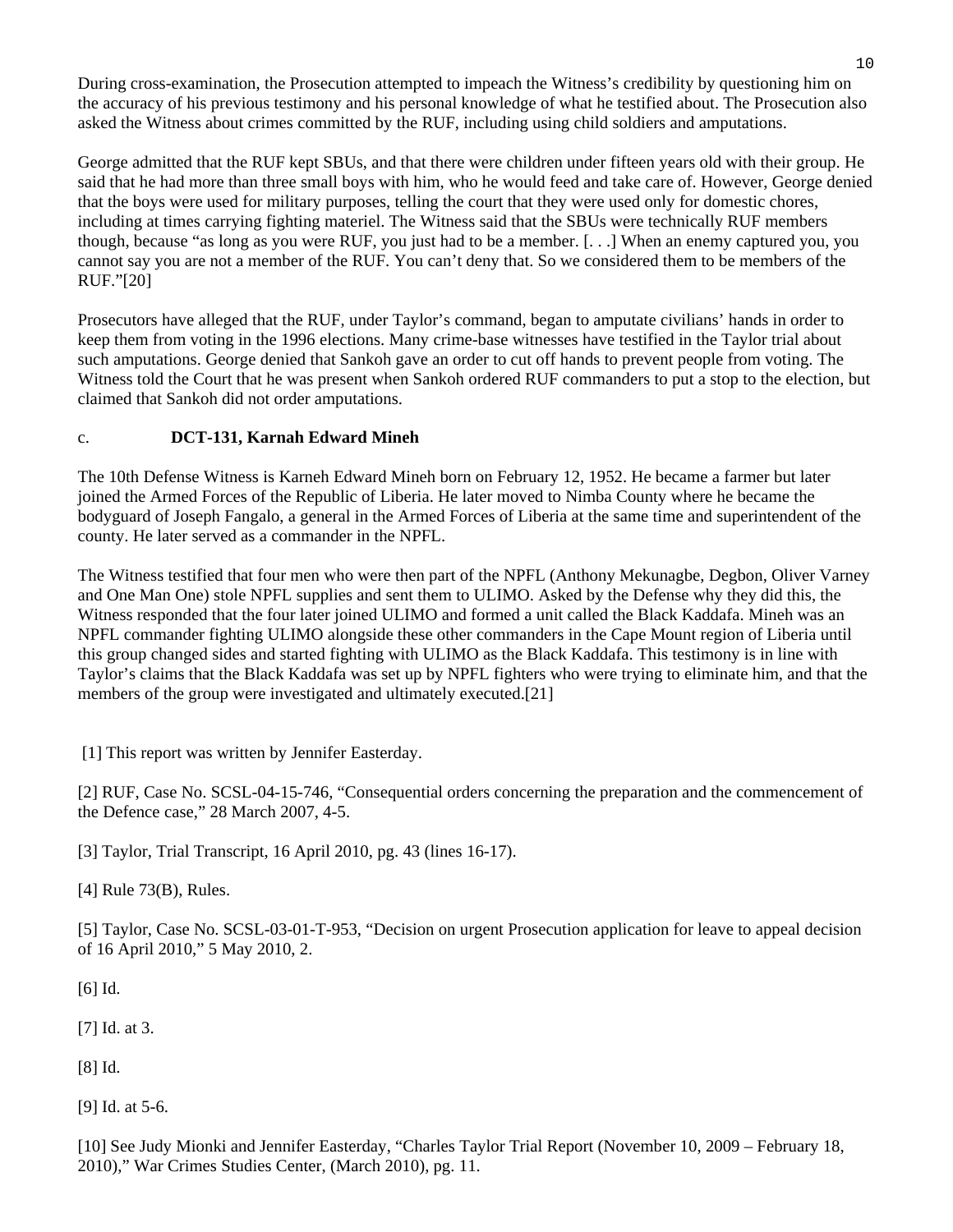[11] Taylor, Case No. SCSL-01-03-T-952, "Submission of the Registrar pursuant to Rule 33(B) regarding the transport of the accused to court on 28 April 2010," 4 May 2010.

- [12] Taylor, Trial Transcript, 12 April 2010, pg. 14 (lines 2-4).
- [13] Taylor, Trial Transcript, 13 April 2010, pg. 81 (lines 21-22).
- [14] Taylor, Trial Transcript, 25 March 2010, pg. 51 (lines 12-18).
- [15] Taylor, Trial Transcript, 19 April 2010, pg. 77 (lines 5-7).
- [16] Taylor, Trial Transcript, 20 April 2010, pg. 104 (lines 21-22).
- [17] Taylor, Trial Transcript, 25 November 2009, pg. 76 (lines 11-14).
- [18] Taylor, Trial Transcript, 13 April 2010, pg. 105 (lines 23-25).
- [19] Taylor, Trial Transcript, 26 April 2010, pg. 11 (lines 21-26).
- [20] Taylor, Trial Transcript, 28 April 2010, pg. 67 (lines 13-16).

[21] Kimberley Punt and Jennifer Easterday, "Direct Examination of the Accused Charles Taylor," War Crimes Studies Center, (December 2009), pg. 22, available at [http://socrates.berkeley.edu/~warcrime/SL\\_Monitoring\\_Reports.htm.](http://socrates.berkeley.edu/%7Ewarcrime/SL_Monitoring_Reports.htm)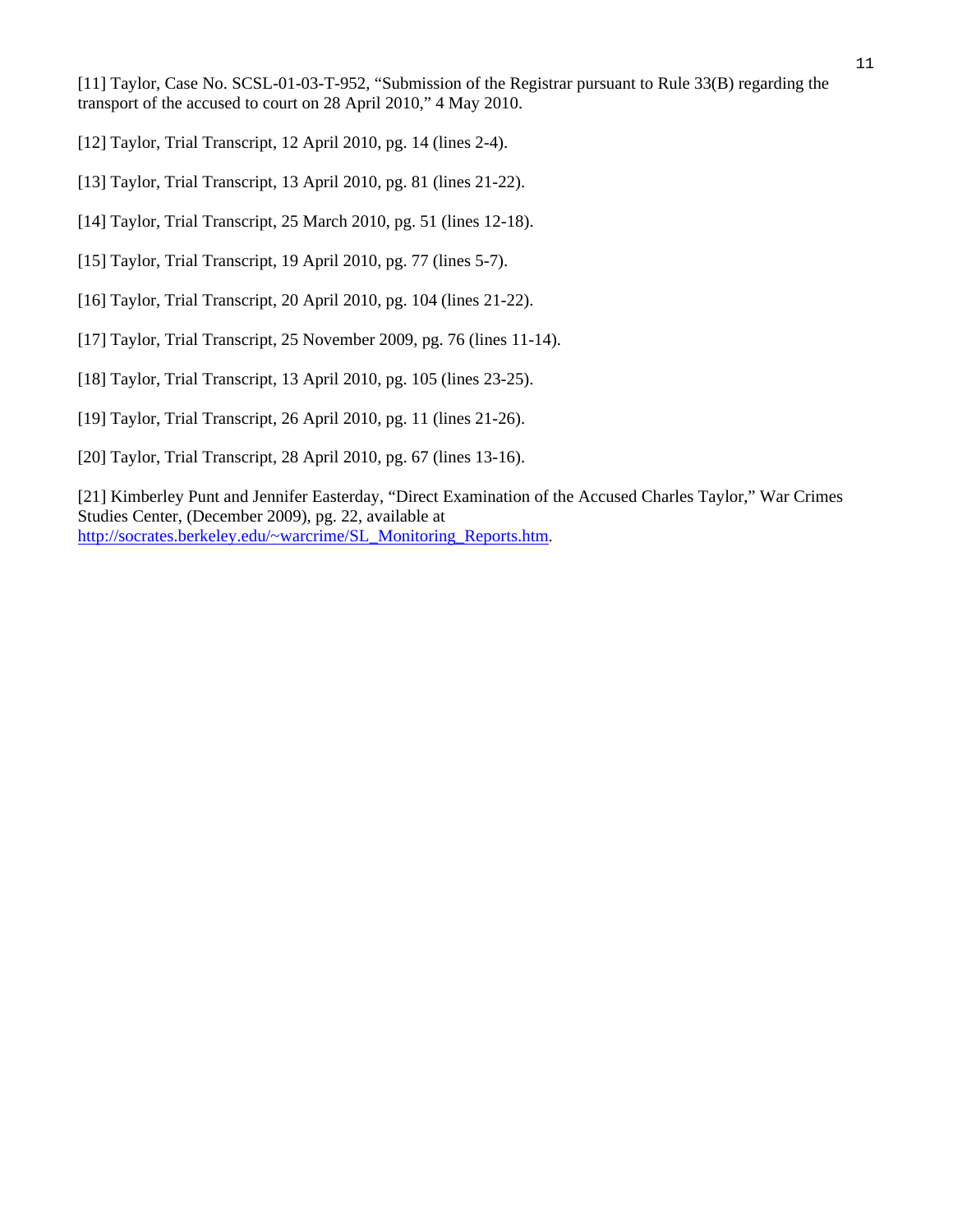



United Nations Mission in Liberia (UNMIL)

# **UNMIL Public Information Office Media Summary 26 May 2010**

*[The media summaries and press clips do not necessarily represent the views of UNMIL.]* 

# **UN News in Liberia**

*UNMIL is not reported in the news today.* 

# **Local News on Liberian issues**

#### **President Sirleaf Meets US President Thursday**

[Heritage, In Profile Daily, New Democrat, New Vision, The Informer, The Inquirer, The News]

- President Ellen Johnson Sirleaf is expected to meet US President Barack Obama Thursday, May 27 at the White House.
- An Executive Mansion dispatch from the USA quotes the White House as saying the US values the long bonds of history between the two countries.
- The White House said President Obama welcomes the opportunity to discuss with President Sirleaf on a wide range of bilateral and regional issues.
- The statement said Liberia is an important democratic partner of the US that has made tremendous strides in many areas including consolidation of stability, improving governance, contributing to regional peace and development in recent years.
- According to the White House, the people of America have maintained their links with Liberia through some of the challenging times of the post-war country.
- The statement further maintains the US will remain deeply engaged with Liberia as the country continues to look to the future.

#### **Call for Finance Ministry to Audit GAC Sparks Disagreement in House**

[Heritage, New Democrat, Public Agenda]

- Controversy Tuesday erupted in the House of Representatives over a letter calling for an audit of the General Auditing Commission (GAC) by the Finance Ministry.
- The debate was triggered by the controversial letter from Montserrado and Unity Party Representative Dusty Wolokollie.
- Representative Wolokollie said his call for the audit of the GAC was in line with Chapter 53 of the New Executive Law of 1972 which was repealed in 2005.
- According to him, the repealed Chapter changed the status of the General Auditing Office as a body under the Executive Branch of government.
- He said it created the GAC as an independent body under the Legislature and provides for an audit of its accounts by the Finance Ministry.
- The argument by Representative Wolokollie sparked controversy with majority members of the House protesting the letter.
- Lawmakers Regina Teah of Montserrado and Saywah Dunah of Nimba warned against witch-hunting the GAC amidst the damaging HIPC audits which indicted the Finance Ministry.
- Also, lawmakers Vinicious Hodges of Grand Bassa and Eugene Fallah-Kparka of Lofa said the 1972 law cited by Representative Wolokollie was no longer in existence.
- Amidst the over one hour debate, the House voted to send the letter to its Committees on Judiciary, Finance and Public Accounts for advice in two weeks.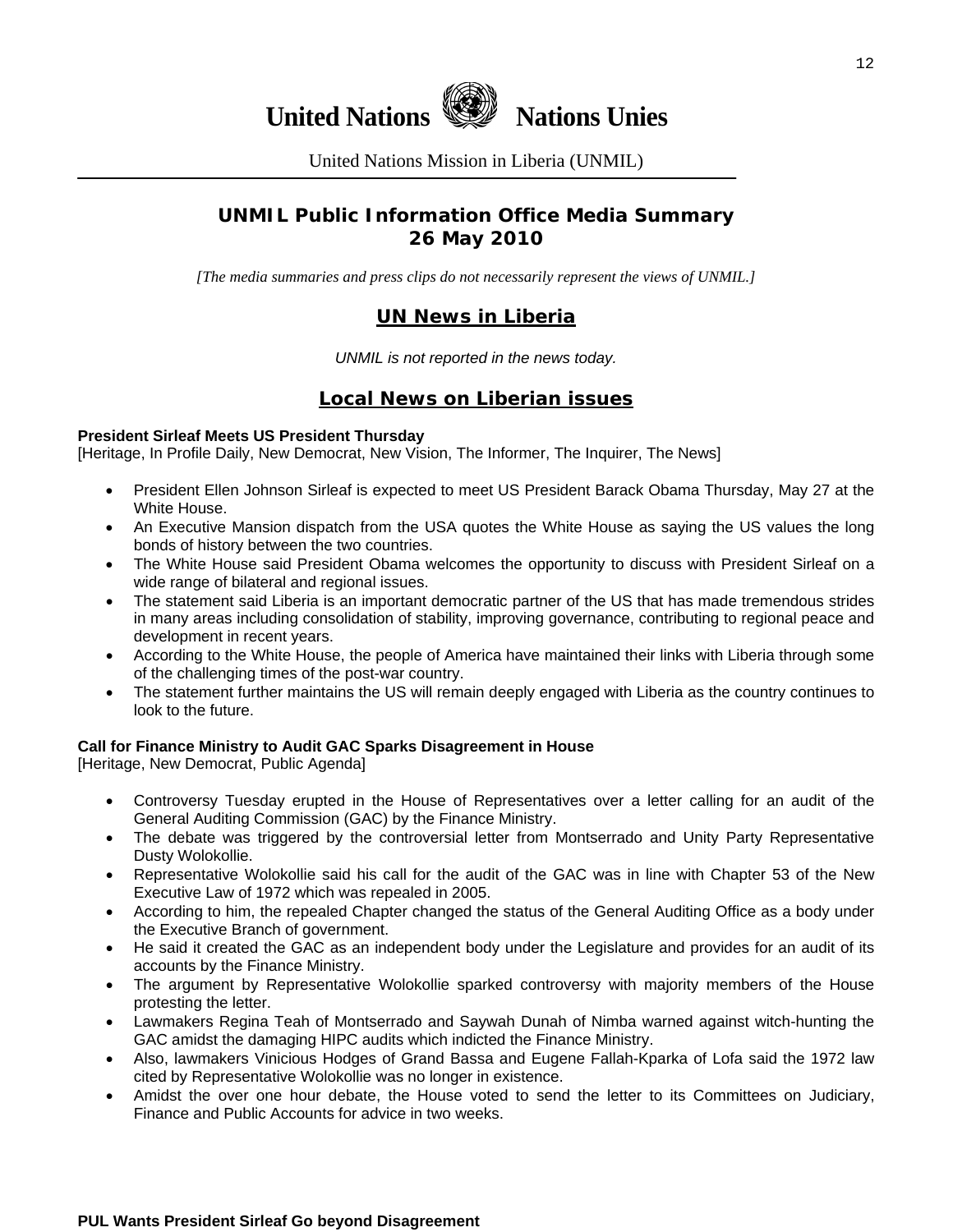[The Informer, The Inquirer]

- The Press Union of Liberia (PUL) has called on President Ellen Johnson Sirleaf to go beyond disagreeing with the failed arrest of the Communications Director of the General Auditing Commission, Ernest Maximore.
- The PUL said the President needs to take concrete steps to radically reorder the National Security Agency (NSA) to stop its harassment of ordinary peaceful citizens.
- The PUL believes the NSA has over the years been turned into an establishment of torture and fear with the apparent support of the Presidency, because this is not the first time the NSA has acted in defiance to democratic norms and the rule of law.
- The Union records the harassment of printing houses, the arrest and detention of Mulbah Morlu, Counselor Syrenius Cephus and the latest attempted arrest of Ernest Maximore, while expressing their democratic thoughts**.**

# **Delta Begins Direct Flight To Liberia**

[Front Page Africa, The Inquirer, The News]

- Delta Air Lines yesterday announced new service between Atlanta and Monrovia, Liberia, expanding the airline's position as the leading US carrier operating flights to Africa.
- The new service, which is scheduled to begin September 4, will connect Delta's hub at Hartsfield-Jackson Atlanta International Airport and Roberts International Airport in Monrovia with a stop in Accra, Ghana.
- The flight will be operated on 215-seat Boeing 767-300ER aircraft, equipped with 34 Business Elite seats and 181 seats in Economy.
- Delta has received approval from the Liberian Civil Aviation Authority, and preliminary approval from the US government, to sell seats for the new flight for the planned launch in September.
- Final US government approvals are expected before the flight begins.
- "As the Number 1 US carrier serving Africa, Delta remains committed to expanding our presence into fastgrowing African markets," said Perry Cantarutti, Delta's senior vice president of Europe, Middle East and Africa.
- "Our new service between our Atlanta hub and Monrovia will provide convenient connections between Liberia and cities across the United States."
- "The government is enthusiastic about the prospect of Delta providing a direct flight between Monrovia and the United States, which would be the first such service in many years," said President Ellen Johnson Sirleaf.

# **NPA Accused of Fraud**

[Heritage, Public Agenda]

- The management of the National Port Authority (NPA) has been accused of intrusive practices into a bidding process at the port.
- Reports say NPA Managing Director Matilda Parker, including the Chairman of the National Investment Commission Richard Tolbert, have employed a scheme not to turn over the management of the port to an American company-APM Terminal, the runner of the Maersk-line that won the bid.
- According to the reports, the delay into process has got to be lucrative with scanty information of bribe taking.
- The reports further say a Dubai company favored by the Inter-Ministerial Committee (IMC) is reportedly dishing out money to control the wisdom of the IMC by denying the APM-Terminal that is the winner of the bid.
- But the head of NPA Public Relations Jacobs Walker has dismissed the reports as untrue nothing that the bidding process was fair.
- NIC Chairman Richard Tolbert, said information concerning unjustifiable process to double cross the bid at the NPA was the work of liars.
- He denied reports that a Dubai company was giving money to members of the IMC.

# **Star Radio** *(News monitored today at 09:00 am)*

**Call for Finance Ministry to Audit GAC Sparks Disagreement in House** 

# *(Also reported Radio Veritas, Truth FM, Sky FM, and ELBC)*

# **House Rubbished Letter for Intervention in GAC Sex Scandal**

• The House of Representatives has rubbished a letter requesting its intervention in the sexual harassment claim against Auditor General John Morlu.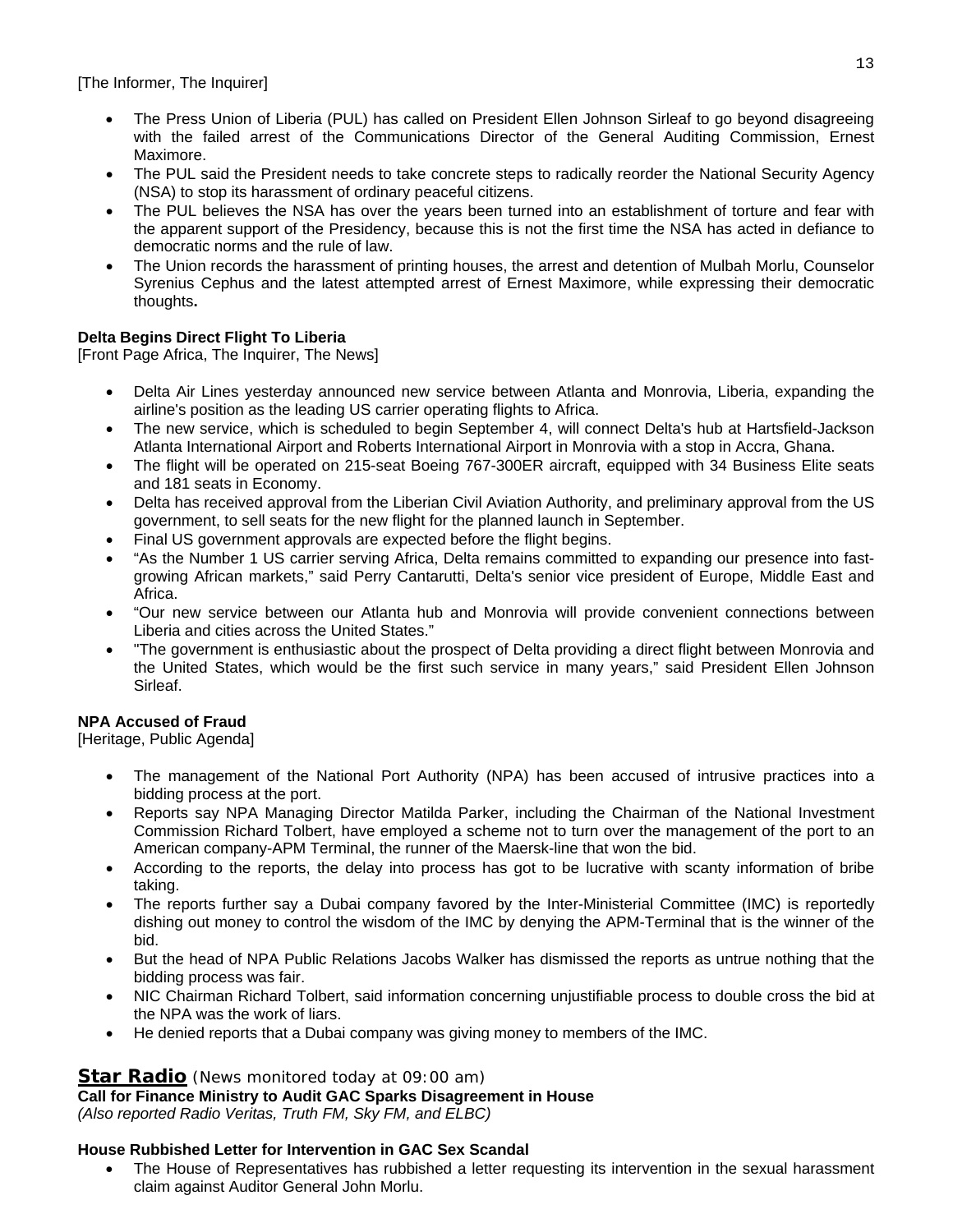- The letter by Montserrado Representative Moses Tandapolie sought the setting up of a special committee to look into the sexual harassment claim.
- Representative Tandapolie said it was his strong belief that the House has the responsibility to intervene in such sexual allegation which has generated debate.
- However, the House voted on a motion by Montserrado lawmaker Rufus Neufville for the letter to be noted and that it must never appear before the plenary for debate.
- In the motion, Representative Neufville stressed the sexual harassment claim was a matter that can be tried before a court of competent jurisdiction.

#### **President Sirleaf Meets US President Thursday**

*(Also reported Radio Veritas, Truth FM, Sky FM, and ELBC)*

#### **State Department Announces Fee Increase for Non-Immigration Visa**

- The US State Department has announced the implementation of a fee increase for all non-immigration visas starting Friday June 4.
- The new fees reflect the estimated costs for non-immigration visa services per applicant in the coming year.
- A US Embassy release says the new fees are the product of a worldwide cost-of-service study conducted by the State Department in June 2009.
- According to the release, the study demonstrated that certain categories of non-immigration visas require more processing than others.
- The State Department believes it is more equitable to all visa applicants to charge fees that accurately reflect the cost of processing the visas.
- The release clarifies no other fees for consular services are affected by this new charge.

# **Liberian Spelling Bee Winner Off To the US**

- The winner of the 2009 Liberia National Spelling Bee left the country Tuesday, May 25 for Washington DC to participate in the Scripps National Spelling Bee.
- Ms. Sandra Tamba, 12, is a former six grade student of the R. B. Richardson Baptist School in Zwedru, Grand Gedeh County and will be the first Liberian to participate in the Scripps National Spelling Bee.
- The release said Ms. Tamba will join fellow winner of the Ghana National Spelling Bee to participate in the US Scripps Spelling project in May 2010.

# **Civil Servants Write Civil Service Director**

- The leadership of the Civil Servants Association has written the Director of the Civil Service Agency putting forth some demands to be addressed by government.
- The Association wants Dr. William Allen to submit the demands to the Legislature during the budget hearing.
- Among the demands are budgetary appropriation for the construction of affordable housing for civil servants especially nurses and teachers.
- The group also wants increment in salaries and allowances of civil servants as well as settlement of their arrears.
- As part of the demands, the Association called on government to allocate resources to reactivate the Monrovia Free Zone Authority to enable employees return to work.
- The Association further requested that government raise the income of pensioners and retirees to better their living condition which has become deplorable.
- The Civil Servants Association said as representatives of the people, the lawmakers need to listen to their demands and make the necessary appropriation.

#### **FLY Secretary General Raps on African Liberation Day**

- The Secretary General of the Federation of Liberian Youth (FLY) said an ambitious United States of Africa cannot be possible unless Africans liberate their minds.
- Mr. Jerry Tarblo said Africa must now rise up to the challenge of fighting new colonialism if they truly intent to be liberated.
- According to the FLY Secretary General, the liberation of Africa depends on African themselves, and not Europeans or Americans.
- Mr. Tarblo said Africa should now rediscover itself as the cradle of civilization by doing away with inferiority.
- He spoke Tuesday at the occasion marking the observance of African Liberation Day under the theme "African Liberation, Peace and Democracy."

# **Radio Veritas** *(News monitored today at 09:45 am)*

# **No Security Threat over Liberia, Says Police Chief**

• Police Director Marc Amblard said there is no security threat over Liberia ahead of the 2011 elections.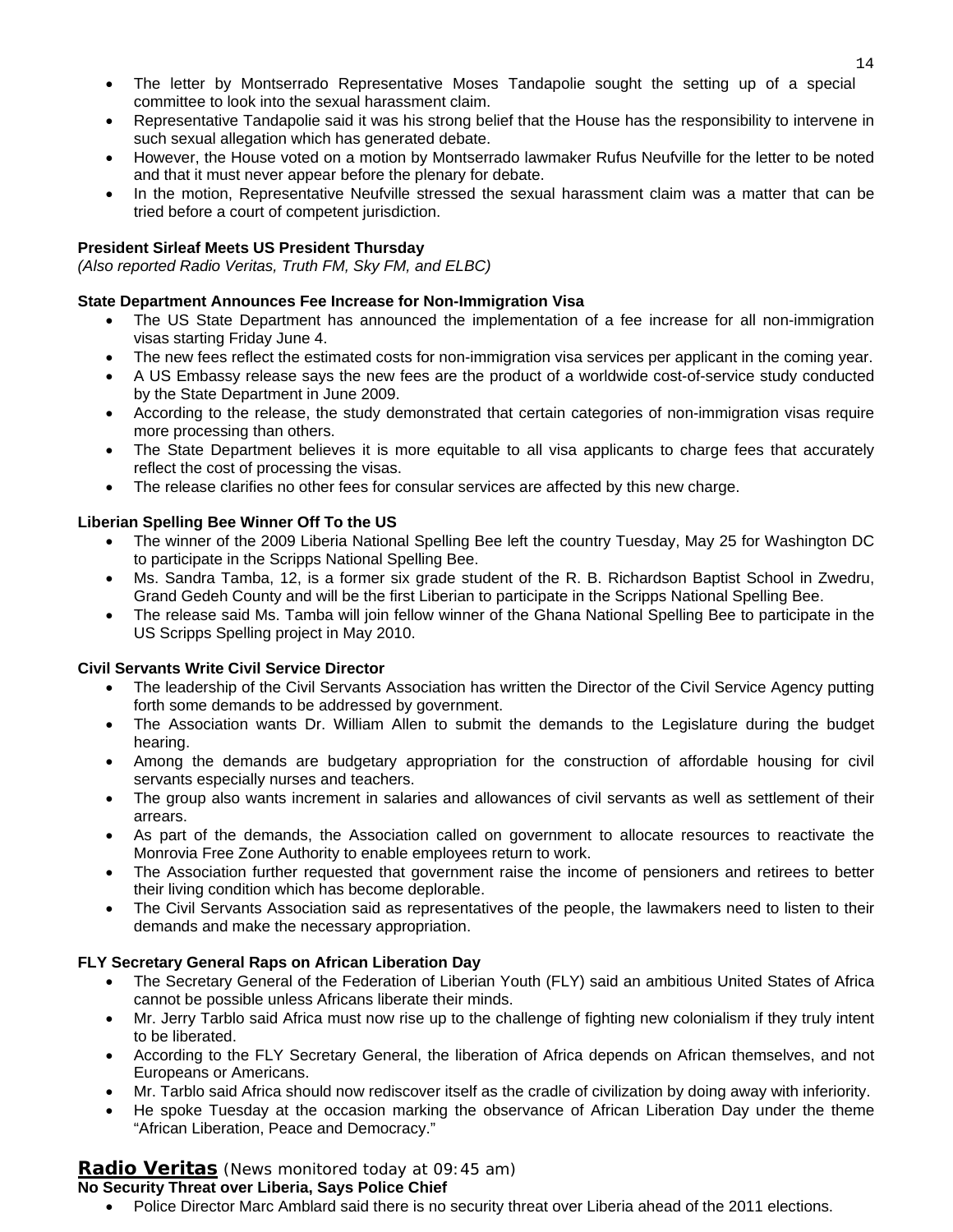- He said the police will continue to remain robust in the fight against armed robbery and other crimes.
- Director Amblard made the assertion after he and Assistant Police Director for Public Safety Meekie Gray emerged from a secret session with the plenary of the House of Representatives.
- They were summoned by the plenary of the House to give explanation on pressing national security issues.
- The police chief said they discussed matters on traffic regulations and the preparedness of the police ahead of the 2011 elections.

#### **Finance Minister Attends ADB Annual Meeting in Abidjan**

- Finance Minister Augustine Ngafuan has arrived in Abidjan, the Ivory Coast for the African Development Bank's (ABD) annual meeting as head of the Liberian delegation.
- Other members of the delegation include, Natty B. Davies, Minister of State without Portfolio and Deputy Central Bank Governor Samuel Thompson.
- While at the ADB meeting, Minister Ngafuan will participate in high level discussions with other African Finance Ministers aimed at shifting the bank's policy and outreach to member states over the coming years .
- The Finance Minister was also one of three Finance Ministers selected to hold meetings with shareholders and other partners of the bank to discuss resource allocation under the African Development Fund 12 the financing framework created to support member countries programs in the future.
- Minister Ngafuan will also be attending the fifth session of the Board of Governors that will elect the new Executive Director and President of the bank.

#### **PUL Wants President Sirleaf Go beyond Disagreement**

*(Also reported Truth FM, Sky FM, and ELBC)*

# **International Clips on Liberia**

#### **President Sirleaf to Raise Liberia's \$35 M Income to Botswana's \$1.3 Billon? www.theperspective.org**

President Ellen Johnson Sirleaf, through her advisers, at the Poverty Reduction Strategy town halls, has promised to increase Liberia's \$35 million royalty income to an amount comparable to Botswana's \$1.3 billion. Is such a promise an electoral statement or a deception? Surrounded by remnants of the Grand Old True Whig Party such as Clarence Simpson, now an advisor to the Firestone rubber plantation; Varney Sherman, current chairman of the ruling party and legal counselor to Liberian-ArcelorMittal (New Democrat Online); Estrada Bernard, Richard Tolbert; Florence Chenoweth, Clavenda Bright-Parker, etc, President Ellen Johnson Sirleaf did direct her foot soldiers to deliver the good news. The delegation dutifully selected and used the prosperity of Botswana and demonstrated how Liberia's economic Poverty Reduction Strategy will spur economic prosperity. Her lieutenants assured the audience at the town hall meetings that the Sirleaf government would emulate the good polices of Botswana. That's good promise. However, the government would need to reform its policy on: (1) spending and (2) generating revenue from Liberia's lucrative minerals if it intends to keep its promise. Since there are many reports on government expenditure, let us review the revenue policy. In 2009, Liberia received about 10% (\$35 m/\$347m) of its budget from 71 investors managing Liberia minerals. The 71 entities such as latex from firestone, Iron ore, diamond, gold, timber, etc represent almost the most lucrative minerals. Unlike Liberia, Botswana's royalty income funded 50% of its \$2.6 billion dollar budget in 2009.

#### **Delta to add service to Liberia Associated Press**

ATLANTA – Delta Air Lines Incorporated said Tuesday it will begin once-a-week service between Atlanta and Monrovia, Liberia, in September. The flights between Hartsfield-Jackson Atlanta International Airport and Roberts International Airport in Monrovia will stop in Accra, Ghana. Delta, based in Atlanta, had planned to start the flights last June, but they were delayed while the airport in Monrovia was brought into compliance with international aviation standards. Delta said the service will begin September 4 and use Boeing 767 aircraft with 34 premium seats and 181 seats in coach. The airline said Liberian aviation officials have approved the flights, and U.S. regulators have given preliminary approval. Delta has operated in Africa since 2006. In a statement issued by Delta, Liberian President Ellen Johnson Sirleaf said her government was enthusiastic about the first direct flights to the United States in several years. Delta said it will begin three weekly flights between Atlanta and Accra next month.

# **International Clips on West Africa**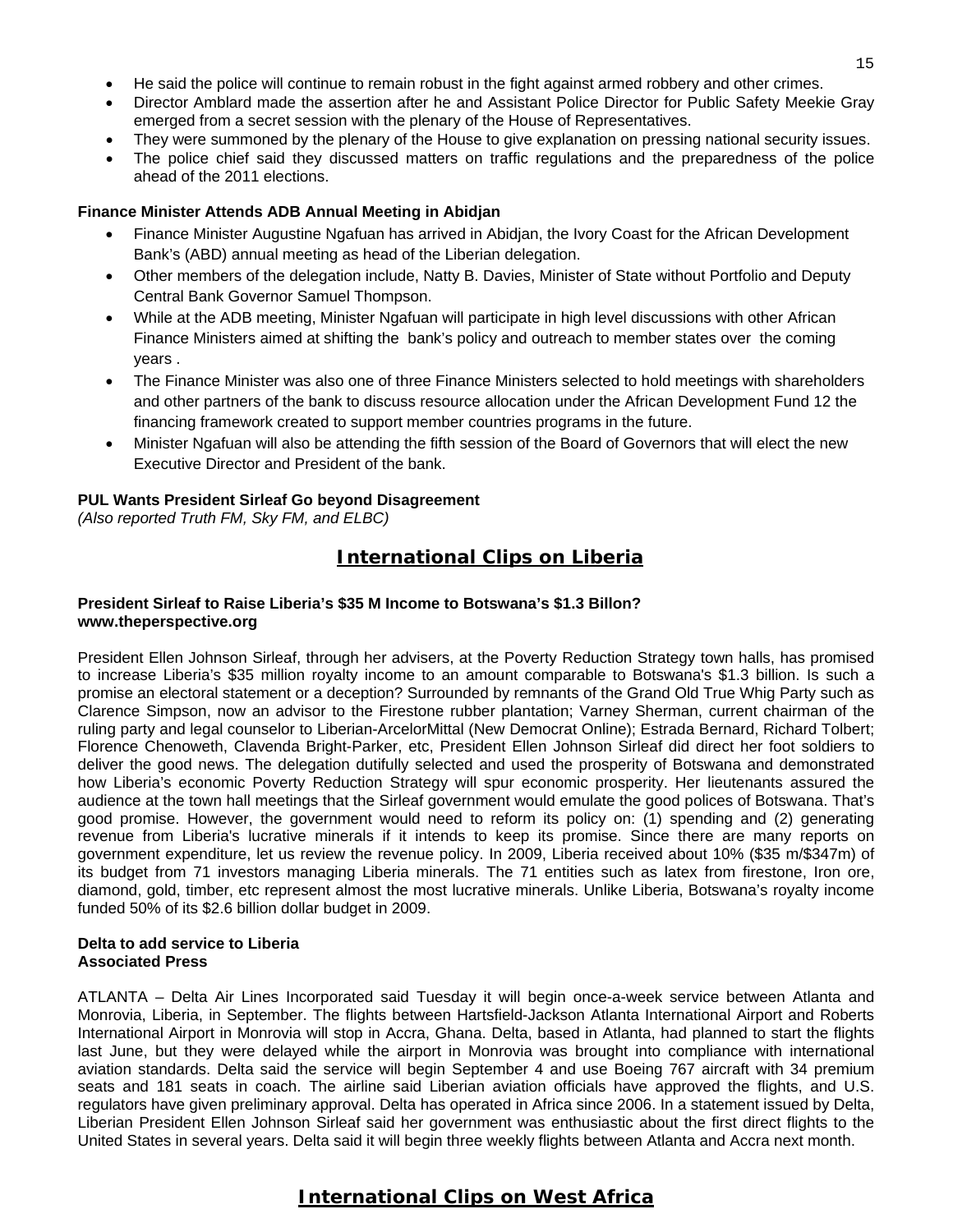#### **Guinea**

#### **France declares neutrality in Guinea vote AFP**

France is not backing any candidate for president of Guinea, the foreign ministry said Wednesday following local media reports that Paris had thrown its weight behind the main opposition leader. Voters in the mineral-rich West African country will cast ballots on June 27 to choose a president, the first free election since independence from France in 1958. There have been some reports in Guinean media that Alpha Conde, leader of the main opposition Rally of Guinean People (RPG), was Paris's choice to lead the country. "This historic ballot belongs to Guineans," said French foreign ministry spokesman Bernard Valero. "France, along with its partners, fully supports the electoral process. It does not support any candidate," he added. Conde is one of 24 candidates running for the presidency along with former prime ministers Cellou Dalein Diallo, Francois Lonseny Fall, Lansana Kouyate and Sidya Toure. One woman is also standing, Kaba Hadja Saran Daraba, who served in the former government of long-time leader Lansana Conte.

#### **Rural Guinea Communities Find Creative Ways to Fight Maternal Deaths www.ethiopianreview.com**

Health workers in Guinea say free, government-subsidized cesareans can work in the fight against maternal deaths if women can reach the operating table in time. One rural community has devised some clever ways to improve women's health. In the maternity ward of Kissidougou's regional hospital in south eastern Guinea, 20-year-old Mariam Balde held her twin babies, a boy and a girl, born eight days ago via a cesarean operation paid for by Guinea's government. She says she had to have an operation because the babies were in the wrong position and they could have died. She says she did not know what a cesarean was or that she needed one, but that she is grateful. She says she now encourages all women to get their prenatal checkups and to come to the hospital immediately if they are having trouble. One woman in Guinea dies for every 100 live births, and women in rural areas are at particularly high risk. Guinea's government offers free cesareans, but health workers say the initiative does not do much good if families do not have the money or the means to get women to hospitals.

#### **Ivory Coast**

#### **Ex-Ivory Coast diplomat nabbed in Japan for alleged gambling support www.breitbart.com**

Tokyo police have arrested a former Ivory Coast diplomat on suspicion of illegally supporting gambling in Tokyo, investigative sources said Wednesday. Charles Thierry Yozan, 42, is suspected of receiving some 40 million yen from gambling sponsors in return for a room in a multi-tenant building in Tokyo's Minato Ward between March and October 2005, they said. But Yozan has denied the allegation, they said. Investigators from the Tokyo Metropolitan Police Department arrested the gambling sponsors and their customers during a baccarat game in the room in October 2005 and later found out that the room was leased to Yozan, who was then a diplomat working at the Ivory Coast embassy in Tokyo. In early 2006, the police asked the embassy through Japan's Foreign Ministry to deprive Yozan of his diplomatic privileges and to cooperate in the investigations into the gambling incident. The embassy rejected the request and Yozan left Japan on March 30, 2006. But police seized Yozan when he arrived at Narita Airport on May 22 to see his family in Japan.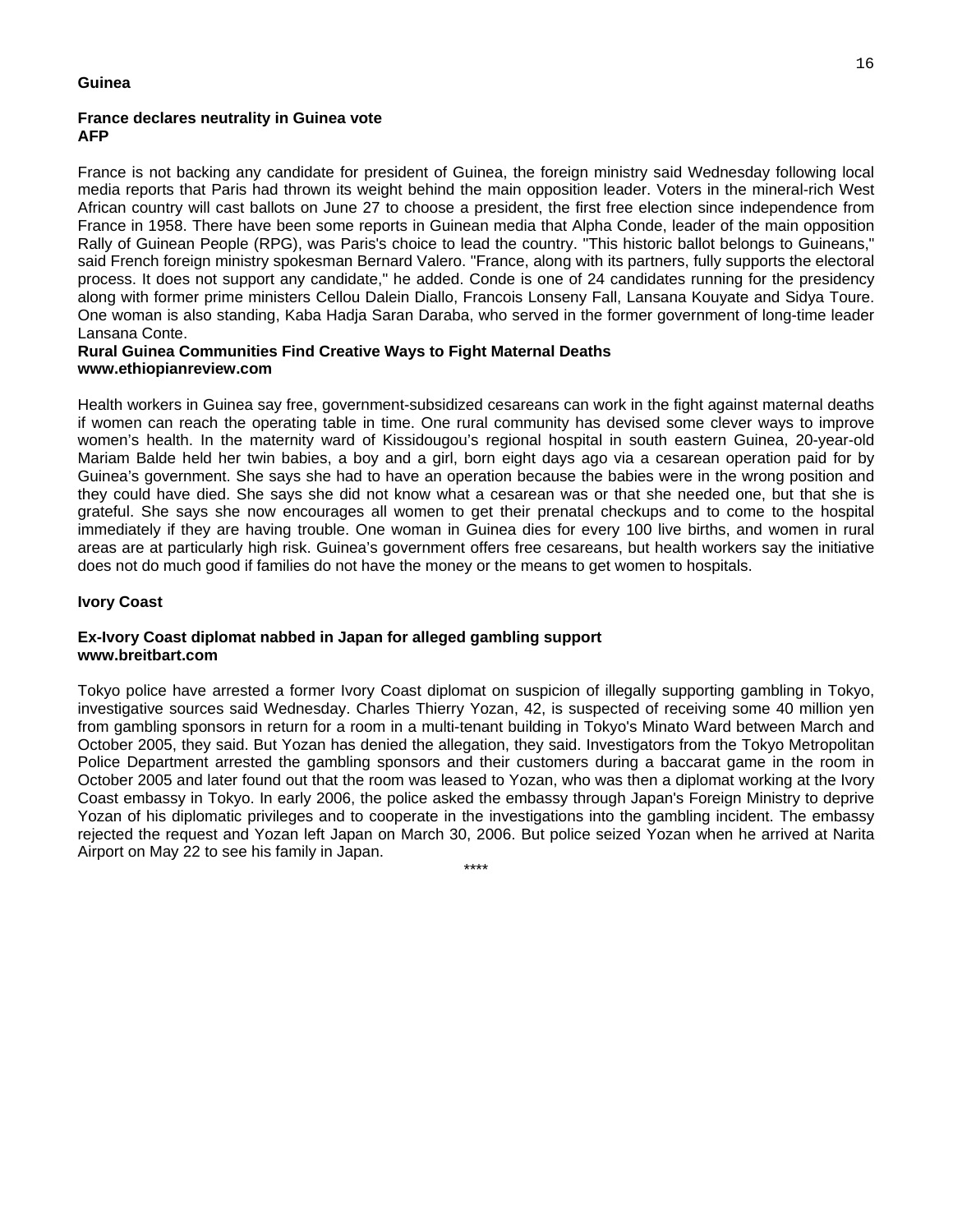# **French arrest Rwandan doctor accused over genocide**

French authorities have arrested a Rwandan doctor accused of involvement in the 1994 genocide.

Eugene Rwamucyo has been wanted by Interpol since 2006, and was dismissed from his job in a hospital in northern France last month.

Rwandan authorities, who allege Dr Rwamucyo committed war crimes during the genocide, welcomed the arrest.

Dr Rwamucyo has denied the accusations, saying he is the victim of a campaign by the Rwandan government.

He was arrested in Sannois, north of Paris, after attending the funeral of a former Rwandan official convicted for war crimes during the genocide, French officials said.

His detention is the latest in a series of moves by French authorities against genocide suspects, and comes amid improving diplomatic relations between Rwanda and France.

French President Nicolas Sarkozy visited Kigali in March and his Rwandan counterpart, Paul Kagame, is due to make a return visit to France next week.

Rwanda's Prosecutor General Martin Ngoga told Rwandan radio on Thursday that he thought France's attitude had changed.

"We are pleased," he said. "We've noticed in the past few days that France is committed to prosecuting alleged 'genocidaires' [people who committed genocide] who have taken refuge there."

Some 800,000 Tutsis and moderate Hutus were killed in the 100-day genocide in 1994.

Those most responsible for the killings are being tried by the International Criminal Tribunal for Rwanda (ICTR) based in Arusha, Tanzania.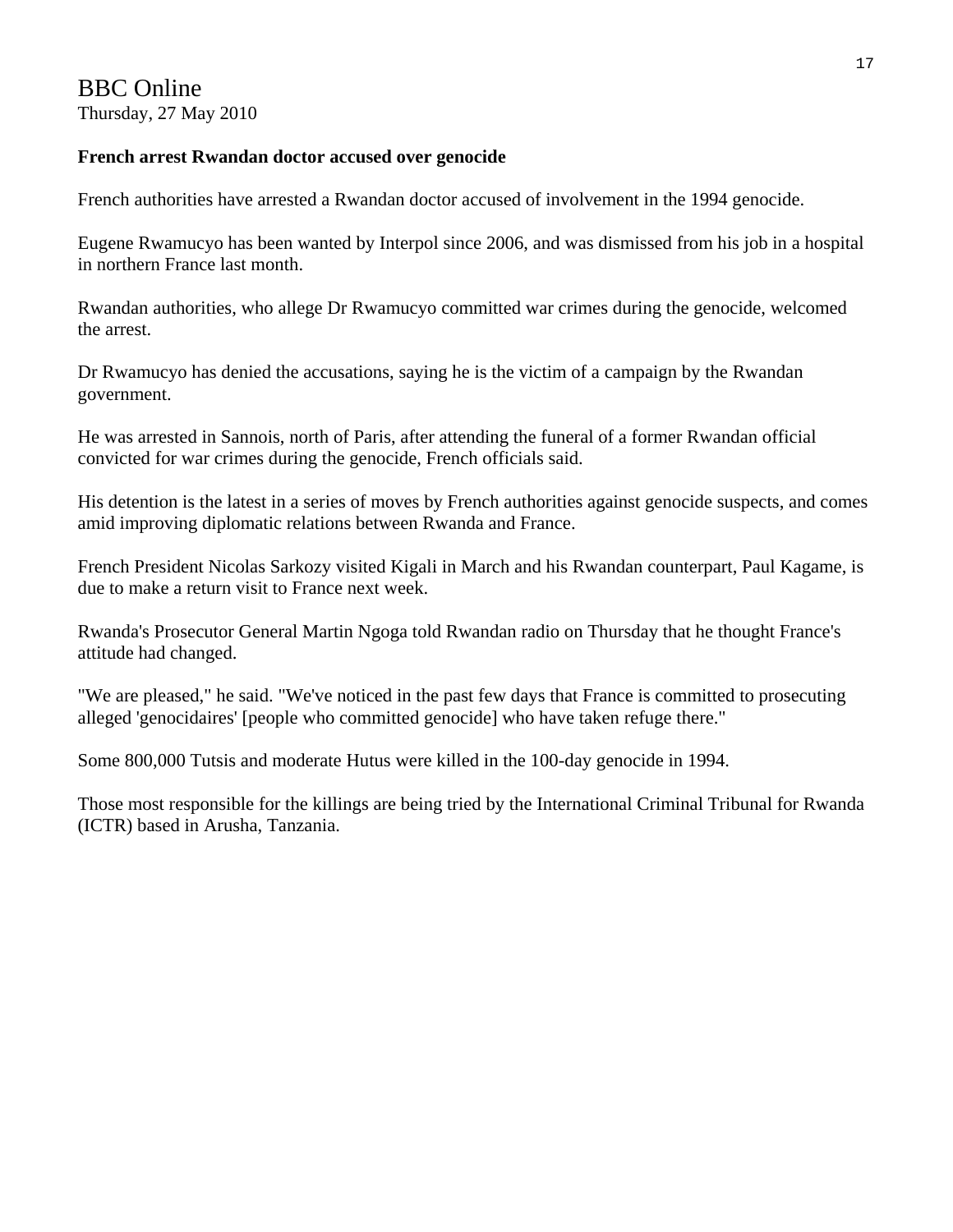# **ICC refers Sudan war crimes cases to UN**

The International Criminal Court has reported Sudan to the UN Security Council for refusing to arrest two suspected Darfur war criminals.

Former Minister Ahmed Haroun and militia leader Ali Muhammad Al Abd-Al-Rahman are both alleged to have been involved in attacks on civilians.

The ICC took the unprecedented move after the government refused to accept arrest warrants for the two men.

It comes one day before President Omar al-Bashir starts a new term in office.

A special adviser to the ICC prosecutor, Beatrice le Fraper, told the BBC that similar action might be taken in relation to President Bashir, who is also wanted by the ICC for alleged war crimes in Darfur under a warrant issued in March 2009.

"The arrest warrant will not disappear [on Thursday] when there is an inauguration of President al-Bashir," said Ms le Fraper.

"It's very important that all those who attend the inauguration remember that it is first and foremost the inauguration of a man who has been charged with the crime of extermination."

Mr Bashir, who strongly denies the charges and rejects the jurisdiction of the ICC, has refused to hand over the two alleged war criminals.

He is due to be sworn in as Sudan's head of state on Thursday, after winning last month's elections.

Unprecedented move

Ms le Fraper said it was the first time the ICC had formally asked the Security Council to take action against a member country for failing to implement arrest warrants against its citizens.

The prosecutor will appear before the United Nations on 11 June to explain that Sudan has refused to arrest the indicted men, the BBC's Africa editor Martin Plaut reports.

They are former Humanitarian Affairs Minister Ahmed Haroun - who allegedly recruited, funded and armed the Janjaweed militia - and Ali Muhammad Abd-Al-Rahman, one of the most senior militia leaders.

Ms le Fraper said the Security Council had asked Sudan to co-operate with the court two years ago, but that the government had refused.

The warrants list 51 counts of crimes against humanity and war crimes allegedly committed in the war-torn Darfur region.

The charges include murder, torture, mass rape and the forced displacement of entire villages.

Since the conflict in Darfur began in 2003, some 2.7 million people have fled their homes and the UN says about 300,000 more have died.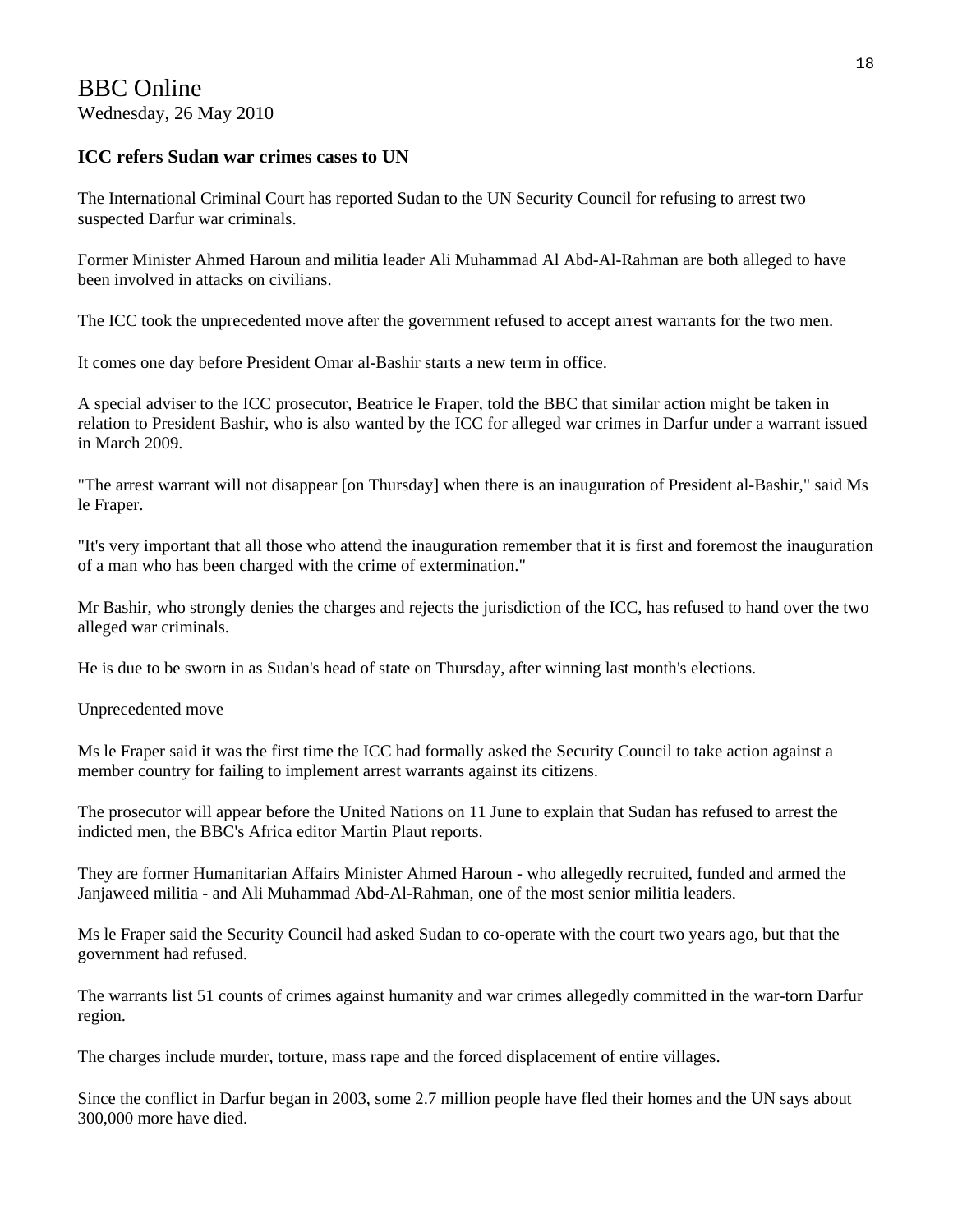# Amnesty International

Thursday, 27 May 2010

# **Amnesty Int'l Calls On Powers To Join International Criminal Court**

Amnesty International says 2009 was a landmark year because the International Criminal Court issued an arrest warrant for Sudanese President Omar Hassan al-Bashir for war crimes and crimes against humanity in the Darfur region.

The human rights group Amnesty International is calling on Russia, China and the United States to join the International Criminal Court -- the only independent permanent court with the authority to try genocide, crimes against humanity and war crimes.

In its annual "State Of The World's Human Rights**"** [report](http://www.rferl.org/content/Amnesty_International_Says_Rights_Abuses_Continue_To_Plague_World/2054261.html), Amnesty also called on India, Indonesia, Saudi Arabia, and Turkey to sign up for the court.

Amnesty said 2009 was a landmark year for international justice because the International Criminal Court issued an arrest warrant for Sudanese President Omar Hassan al-Bashir for war crimes and crimes against humanity in the Darfur region.

But Claudio Cordone, Amnesty International's interim head, said justice often remains elusive because many governments continue to hold themselves above the law or to protect their political allies instead of handing them over to face trial -- circumstances that create what Cordone called a "global justice gap."

"Powerful governments, despite their rhetoric -- they often speak about the importance of human rights and fighting impunity -- and when it comes to the crunch, then they actually apply double standards," Cordone said.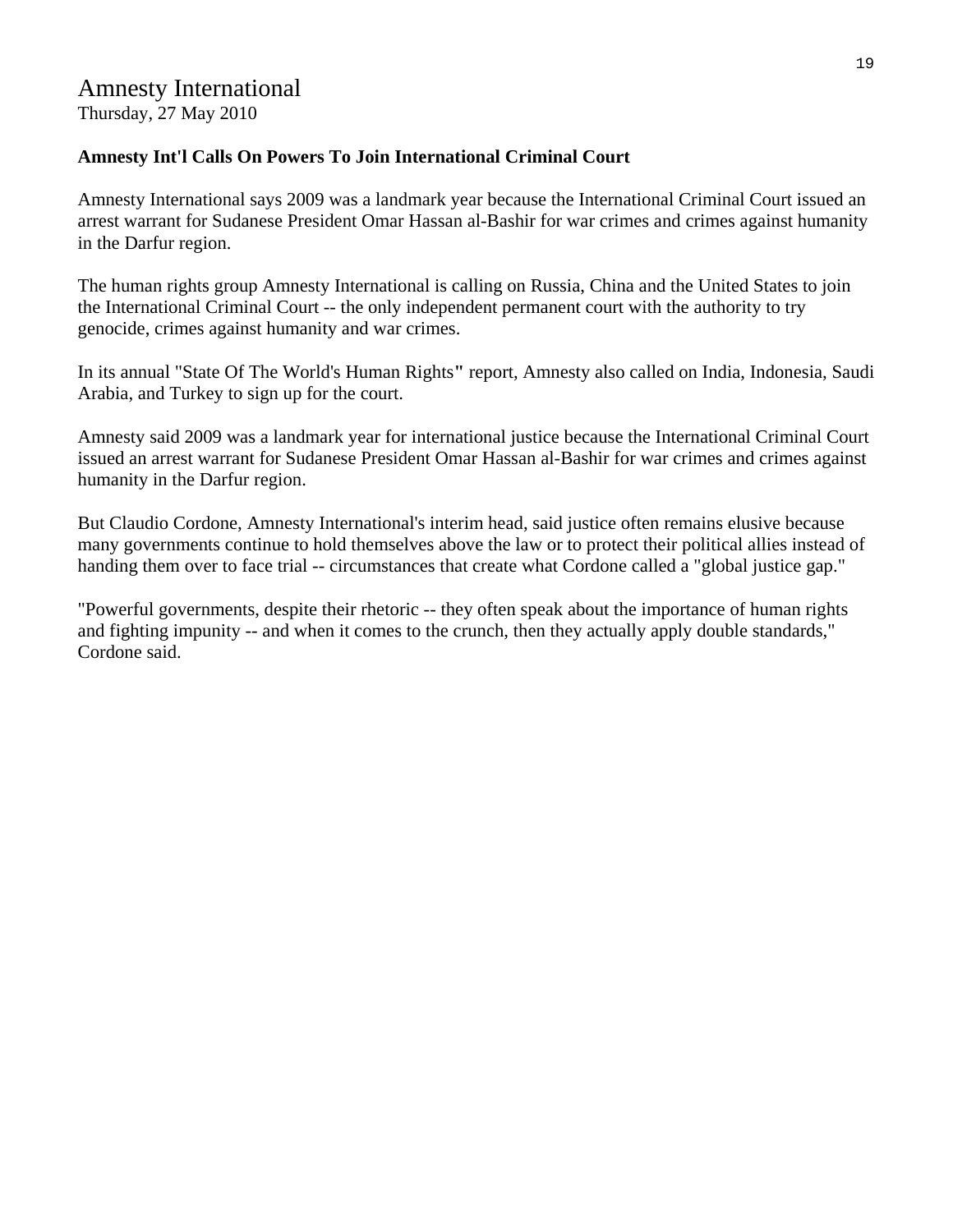# Amnesty International

Thursday, 27 May 2010

# **Africa: Amnesty International Reports on State of Human Rights**

Document

The regional overview for Africa, published in "The State of the World's Human Rights," Amnesty International's report for 2010:

"No one ever asked the Sudanese themselves if they want the arrest warrant against their President. [But] undoubtedly, yes: it's time."

This Sudanese activist reflected the feelings of many in the region when the International Criminal Court (ICC) issued its arrest warrant against President Omar Al Bashir of Sudan in March. President Al Bashir was accused, as indirect perpetrator, of war crimes - specifically attacking civilians and pillaging - and crimes against humanity specifically for murder, extermination, forcible transfer, torture and rape. This was a powerful and welcome signal sent to those suspected of being responsible for gross human rights violations: that nobody is above the law, and that the rights of victims should be upheld.

Members of civil society in Africa frequently stressed the importance of strengthening international justice, and called on the African Union (AU) and its member states to work with the ICC, but in July, the AU Assembly adopted a resolution stipulating it would not collaborate with the Court in surrendering President Al Bashir. The AU also reiterated its request to the UN Security Council to suspend the ICC proceedings against President Al Bashir, and expressed its intention to limit the Prosecutor's discretion to initiate investigations and prosecutions. Although some AU states seemed to disagree with the position taken by the AU as a whole, their voices were drowned out by the more vocal opponents of the ICC.

The stark contrast from many leaders in Africa between their human rights rhetoric and the absence of concrete action to respect, protect and promote human rights is not new. But hardly ever has it been demonstrated so unequivocally as with their reaction to President Al Bashir's arrest warrant. This triggered a wide – and still ongoing - debate in Africa on the role of international justice in ensuring accountability for gross violations of international human rights and humanitarian law.

Sadly, there are numerous other examples from 2009 that demonstrate the lack of political will in Africa to ensure accountability on any scale.

# **Conflict**

Members of armed opposition groups and government security forces in Central African Republic, Chad, the Democratic Republic of the Congo (DRC), Somalia and Sudan continued to commit human rights abuses with impunity in those parts of the countries affected by armed conflict or insecurity.

In Somalia there was no functioning justice system and no effective mechanism was put in place to monitor human rights abuses. The conflict between the various armed groups and government forces resulted in thousands of civilian casualties due to the indiscriminate and disproportionate nature of many of the military operations conducted by all parties to the conflict, especially around the capital Mogadishu. Civilians were often targeted in attacks and densely populated areas were shelled. Military assistance, including shipments of arms from the USA, to the Transitional Federal Government, without adequate safeguards in place to ensure that such assistance does not lead to gross human rights violations, risked exacerbating the situation. The conflict in Somalia also continued to have implications for stability in the rest of the Horn of Africa.

In eastern DRC, sexual violence, attacks against civilians, looting and recruitment and use of child soldiers continued unabated. Joint military operations of the national Congolese army (FARDC) and the UN peacekeeping force (MONUC) against the armed group the Democratic Liberation Forces of Rwanda (FDLR) displaced thousands more people, destroyed villages and killed and wounded thousands. The FDLR continued to target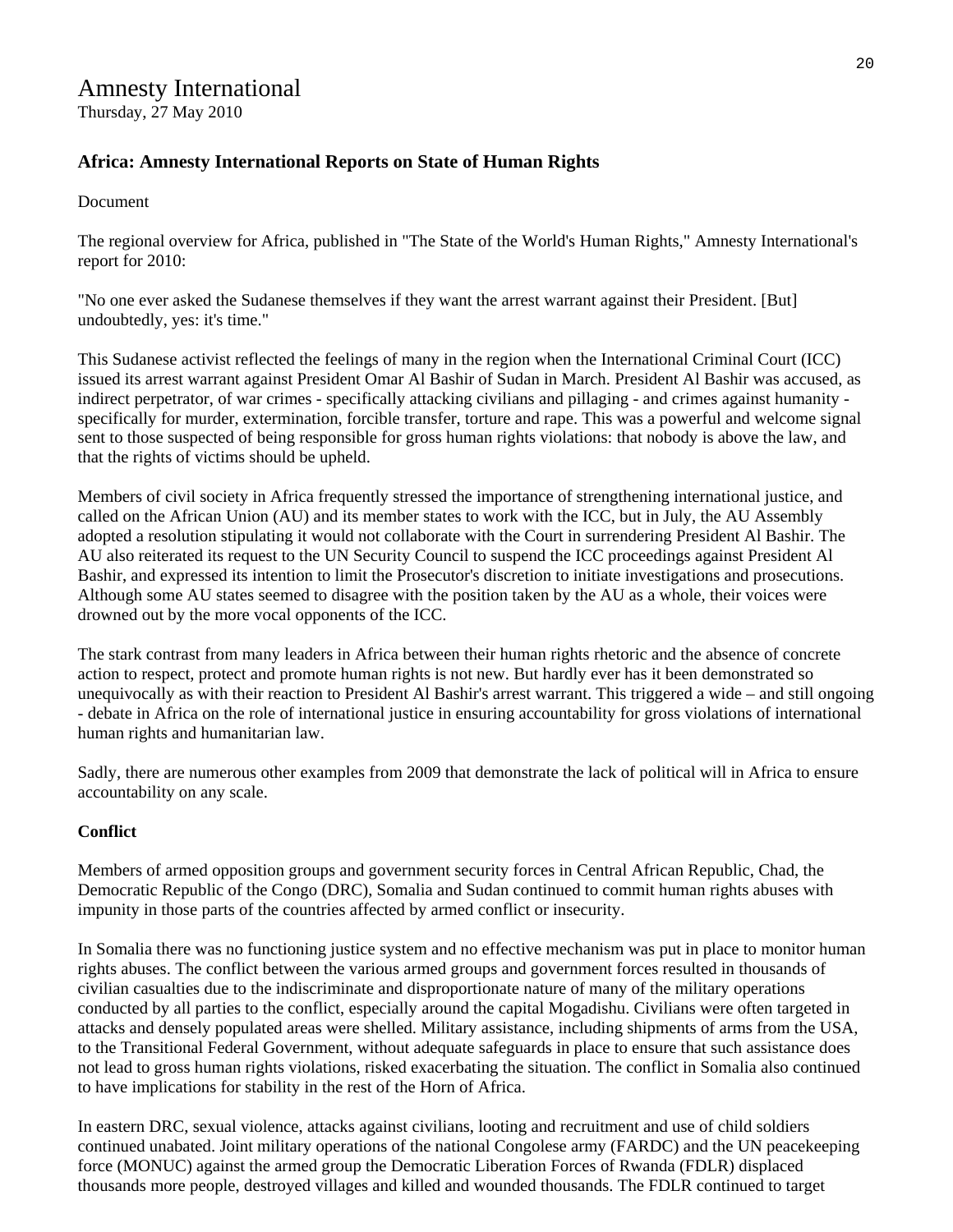civilians. MONUC was heavily criticized for its support to the FARDC in these military operations as the national army was also responsible for numerous human rights violations.

The arrest in Germany in November of Ignace Murwanashyaka, President of the FDLR, and his deputy, Straton Musoni, was a positive development and demonstrated the contribution universal jurisdiction can make in addressing impunity. The government of the DRC refused to arrest former rebel commander Bosco Ntaganda and surrender him to the ICC, even though the government is legally obliged to do so as an arrest warrant has been issued. Other senior FARDC officers accused of war crimes or other serious human rights violations have not been suspended from duty or brought to justice.

In March, the AU mandated a panel under former South African President Thabo Mbeki, to explore ways of ensuring accountability as well as reconciliation in Darfur. The report of the Mbeki panel, released in October, contained a wide range of recommendations to obtain justice, establish the truth about past and ongoing human rights abuses and seek reparations for those affected by human rights abuses or their relatives. The Mbeki panel recognized the role the ICC plays in addressing impunity.

And yet, although a number of countries indicated that President Al Bashir would be at risk of arrest if he were to visit, many others, such as Egypt, Ethiopia and Eritrea were more than pleased to receive the Sudanese President. And the government of Sudan ignored international attempts at justice and continued to refuse to arrest former government minister Ahmad Harun and militia leader Ali Kushayb even though warrants from the ICC have been outstanding against both of them for war crimes and crimes against humanity since April 2007.

Conflict between various communities in Southern Sudan increased, specifically in Jonglei, leading to thousands of people being displaced and numerous others killed and wounded, including civilians.

Any help humanitarian organizations might have been able to offer people was hampered by the difficult working environment in the country, partly due to the general insecurity and partly because they were often targeted by parties to the conflict or bandits. This was also the case in the DRC, eastern Chad, and Somalia. UN and AU peacekeepers, often with a mandate to protect the civilian population, were also attacked in these four countries.

Accountability and reparations for past human rights violations were often not effectively addressed in post-conflict situations either. In Liberia, for example, the Truth and Reconciliation Commission, established to shed light on the human rights violations committed during the period 1979-2003, published its final report in 2009 and recommended establishing an extraordinary criminal tribunal to investigate and prosecute those suspected of having committed crimes under international law. However, concrete steps need to be taken by the authorities to implement these recommendations.

In Burundi, there was only limited progress in establishing a Truth and Reconciliation Commission and a Special Tribunal within the Burundian justice system to investigate Burundi's violent history and to prosecute, if established, crimes of genocide, war crimes and crimes against humanity.

Good news came primarily from the Special Court for Sierra Leone, which concluded all its trials in 2009, including those at the appeal stage, except that of former President of Liberia Charles Taylor, which continued throughout the year. However, the reparations programme in Sierra Leone lacked means to be of much significance for the people affected by human rights abuses during the 1991-2002 conflict. The UN Security Council also extended in December the mandate of the International Criminal Tribunal for Rwanda until the end of 2012 to ensure it could finalize the trials.

By the end of 2009, Senegal had still not started the trial of former Chadian President Hissène Habré, as requested by the AU, allegedly due to lack of resources. However, requests from Senegal for financial assistance were deemed excessive by international donors.

#### **Public security concerns**

The lack of commitment to address impunity was also reflected in the attitude of many governments in the region towards human rights violations committed by their law enforcement and other security officers. It was not unusual in 2009 for security forces to use excessive force and to commit unlawful killings, including extrajudicial executions.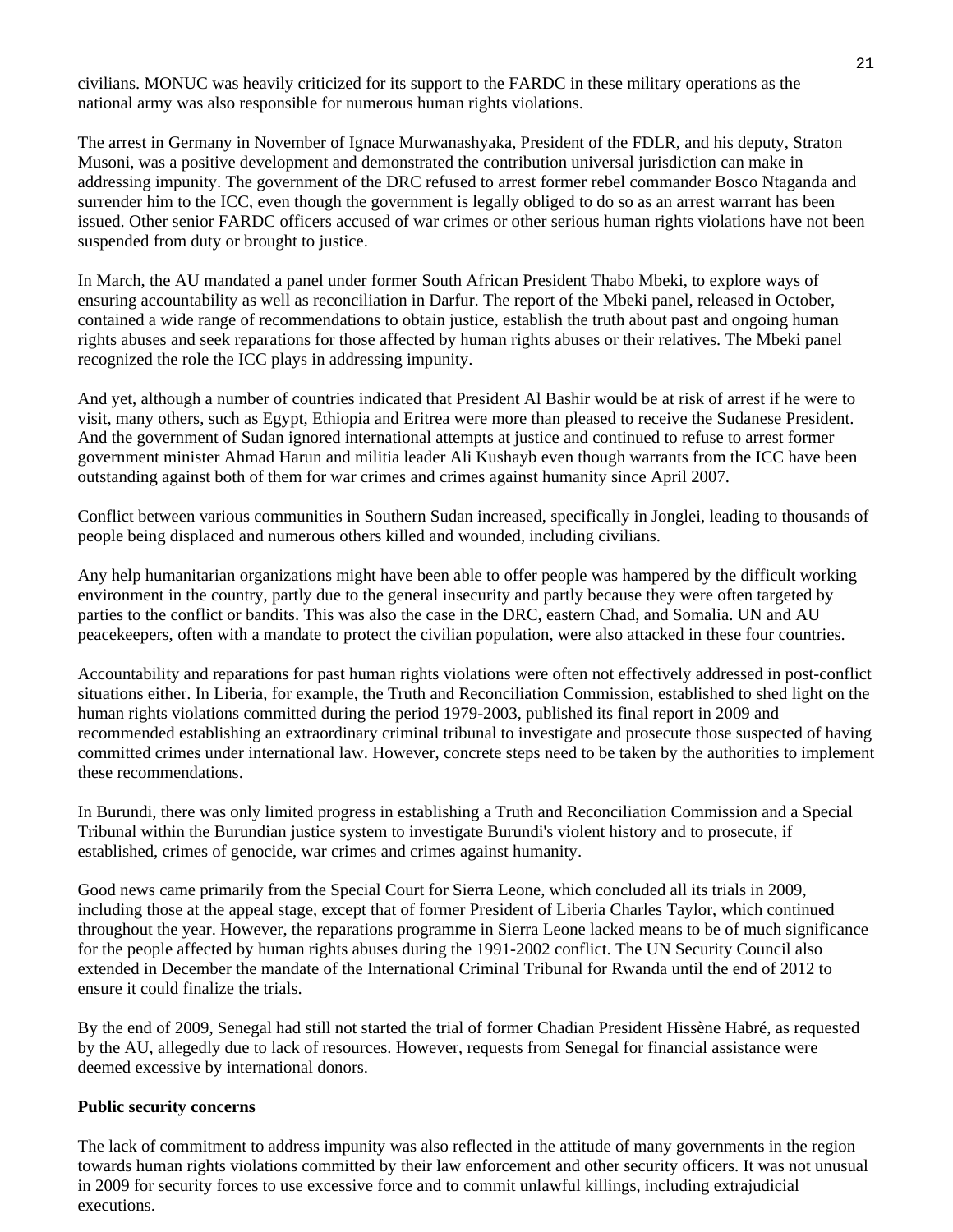On 7 February, the Presidential Guard in Madagascar fired live ammunition at unarmed demonstrators marching on the Presidential Palace in Antananarivo, killing at least 31 people. No independent and impartial investigation was conducted into the unlawful killings despite requests from the family members and human rights organizations.

In Nigeria, hundreds of people are unlawfully killed every year by the police, and 2009 was no exception. These unlawful killings, many of which may be extrajudicial executions, and which occur in police stations, at road blocks or in the street, are hardly ever investigated. Those who live in poverty face a greater risk of being killed as they are not in a position to bribe police officers. The law in Nigeria provides more grounds for lethal force than those permitted by international human rights law and standards.

There was no indication that the government of Cameroon had initiated investigations into the unlawful killings of about 100 people in 2008 when security forces cracked down on violent demonstrations against the increased cost of living and a constitutional amendment to extend the President's term of office. The government of Kenya did not take measures to ensure accountability for human rights violations committed during the post-election violence in 2007/8 when more than 1,000 people were killed. As a result, the prosecutor of the ICC sought authorization from the Court to investigate possible crimes against humanity during the post-election violence in Kenya.

On 28 September, more than 150 people were unlawfully killed in Guinea when security forces violently repressed a peaceful demonstration in a stadium in the capital Conakry. Women participating in the demonstration were raped in public. No credible investigations were initiated by the authorities so the UN set up an international Commission of Inquiry. It concluded that crimes against humanity had been committed and recommended referral to the ICC.

At least here there was political will among the UN, AU and the Economic Community of West African States (ECOWAS) to act swiftly to determine the facts and identify those responsible. Unfortunately, this was more an exception than a rule in the region.

The problems in 2009 were compounded by the fact that security forces continued to be poorly paid, badly trained and ill-equipped. In many states security forces were still primarily a tool for repression and not for maintaining law and order, or for serving the public. In this way the demand for accountability was squashed by further violations.

#### **Repression of dissent**

In many countries, journalists, political opponents, trade union activists, and human rights defenders had their right to freedom of expression, association and peaceful assembly violated. Across the region, governments' reaction to criticism was often to discredit and attack the messenger, including through intimidation, arbitrary arrests, enforced disappearances and sometimes killings. In some countries the judiciary lacks independence and magistrates are intimidated - so the judiciary becomes yet another tool of repression.

The work of journalists was restricted in numerous ways and the list of governments in 2009 that repressed basic freedoms and the right of their people to information, is long: in Angola, journalists faced lawsuits for "abusing the media" and defamation charges leading to prison sentences; in Cameroon, a journalist was sentenced to three years' imprisonment for publishing "false news" and others were charged with insulting government officials; journalists were also arrested in the DRC, Eritrea, Gambia, Nigeria and Uganda for their work; Sudan and Chad deported several foreign journalists and media laws restricting their work were introduced or remained in place in both countries as well as in Rwanda and Togo; print media in Sudan were heavily censored for most of the year; in Madagascar, Nigeria, Senegal and Uganda various media outlets were closed down; in Côte d'Ivoire, the Republic of Congo, Djibouti, Ethiopia, Guinea, Kenya, Senegal, Swaziland and Tanzania journalists were harassed and intimidated; in Somalia, nine journalists were killed and many others fled the country, as they and human rights activists were also threatened by members of armed groups.

Human rights activists were intimidated for their work across the region, and sometimes arrested, including in Burkina Faso, Chad, the DRC, Mauritania, Swaziland and Zimbabwe. Other countries, including Ethiopia, passed legislation restricting the legitimate work of civil society. In Gambia, the President reportedly threatened to kill anyone wishing to destabilize the country and specifically threatened human rights defenders. In Kenya, two prominent human rights defenders were killed in broad daylight in Nairobi by unknown gunmen. In Burundi, a human rights defender working on corruption, including within the police, was stabbed to death at his home.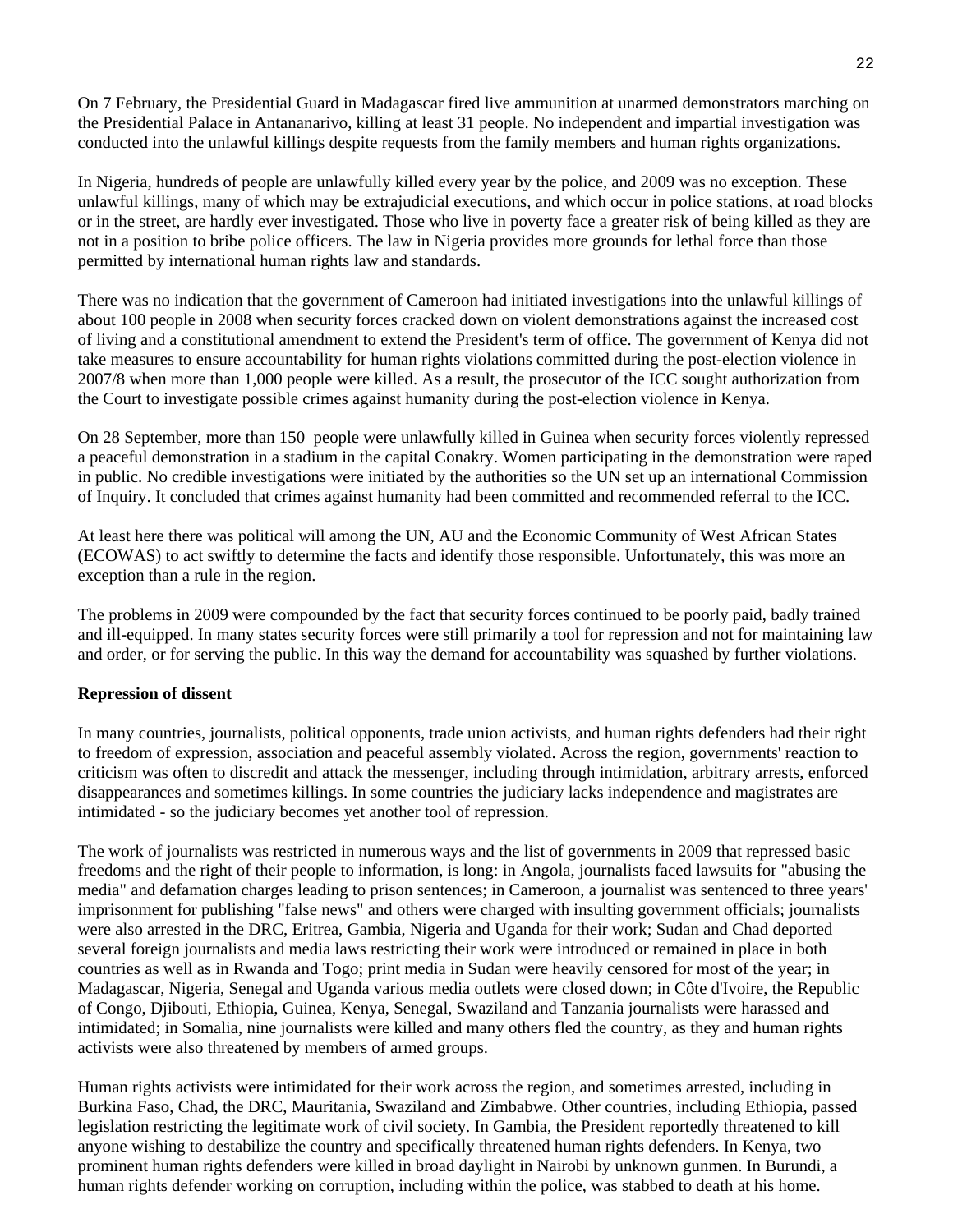Political opponents of the government, or people perceived to be, were arbitrarily arrested in many countries, including Cameroon, Chad, Republic of Congo, Equatorial Guinea, Ethiopia, Guinea, Guinea-Bissau, Madagascar, Niger and Zimbabwe. Those in detention were regularly tortured or otherwise ill-treated. Some political opponents remained a victim of enforced disappearance, including in Chad and Gambia. Military personnel in Guinea Bissau killed a number of political and military figures.

In some countries, such as the Republic of Congo, Guinea, Madagascar, Mauritania and Uganda, demonstrations were violently repressed.

#### **People on the move**

The ongoing armed conflicts and insecurity on the continent meant hundreds of thousands of people remained displaced in 2009, often living in camps, in precarious conditions with limited access to water, sanitation, health, education and food. Many of the internally displaced in northern Uganda returned to their homes but had no access to basic services.

Refugees and asylum-seekers in Kenya, Tanzania, and Uganda were forcibly returned, or were at risk of being so, to their countries of origin where they still faced persecution or other risks. In South Africa the police response to xenophobic attacks against migrants and refugees, and destruction of their property, was often inadequate.

In Mauritania, migrants continued to be arbitrarily arrested and detained before being expelled, a policy put in place by the authorities as a result of pressure from European states to control migration. Angola expelled an estimated 160,000 DRC nationals in a process fraught with abuses, including reports that Angolan security forces subjected those expelled to wide-ranging ill-treatment including sexual abuse. Some died during the expulsion. In retaliation, the DRC expelled thousands of Angolan citizens, including refugees.

One positive development of 2009 was the adoption by the AU of the Convention for the Protection and Assistance of Internally Displaced Persons in Africa, recognizing the specific vulnerability and needs of displaced people.

# **Housing – forced evictions**

The rapid urbanization on the continent also causes displacement. Every year, tens of thousands of people end up living in informal settlements, often in very precarious living conditions with no access to basic services such as water, sanitation, health and education.

People have no access to adequate housing, no security of tenure and are at risk of forced evictions. The forced evictions often lead to the loss of their livelihood and their meagre possessions, and drive people deeper into poverty. Those evicted are hardly ever consulted, are not given advance notice of the evictions and are not granted compensation or adequate alternative housing. In 2009 the trend continued, and mass forced evictions took place in Angola, Chad, Equatorial Guinea, Ghana, Kenya and Nigeria.

#### **Economic concerns – corporate accountability**

The lack of corporate accountability resulted in a range of human rights abuses. In eastern DRC, the exploitation of natural resources, specifically in the mining industry, continued to fuel the conflict. Armed groups as well as the national army were involved in the exploitation of natural resources and were trading with private economic actors. Children were working in some of the mines.

In the Niger Delta in Nigeria the situation deteriorated as security forces committed human rights violations during their military operations against armed groups. Armed groups kidnapped numerous oil workers and their relatives and attacked oil installations. The oil industry damaged the environment and had a negative impact on the standard of living and livelihood of local people. Laws and regulations to protect the environment were poorly enforced, and impunity for past human rights abuses continued, further contributing to poverty and conflict.

Due to corruption, nearly 30,000 victims of the 2006 dumping of toxic waste in Côte d'Ivoire, were at risk of missing out on the compensation granted to them by the multinational corporation Trafigura in an out-of-court settlement in the UK.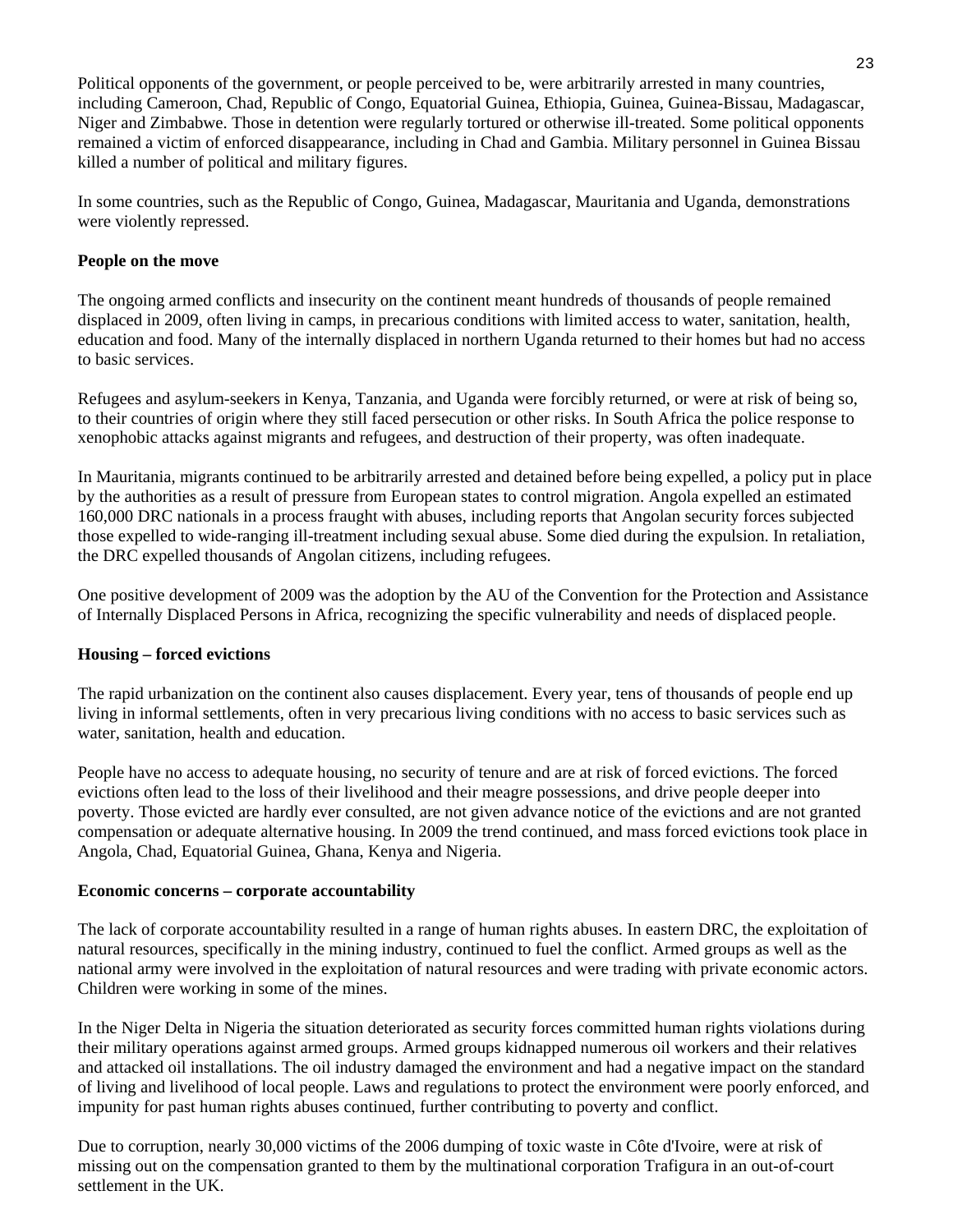#### **Discrimination**

Discrimination against people based on their perceived or real sexual orientation continued in various countries. Lesbian, gay, bisexual and transgender people as well as human rights activists working with and for them were harassed and intimidated. Some faced arbitrary arrest and detention as well as ill-treatment. New legislation to further criminalize homosexuality was introduced or debated in parliaments across the region.

Burundi, for example, adopted a new penal code in April that criminalized consensual same-sex relations. In Uganda an Anti-Homosexuality Bill was introduced for consideration by parliament, building on the existing discriminatory laws by proposing new offences such as the "promotion of homosexuality". The Bill also sought to impose the death penalty and life imprisonment for some offences. In Nigeria, discussions continued on the draft Same Gender Marriage Bill, which would criminalize people of the same sex getting married, and also make criminals of their witnesses or officiators.

In Cameroon and Senegal, men faced harassment, arbitrary arrest and detention, torture and unfair trials because they were suspected of engaging in same-sex relationships. In Malawi two people were arrested and charged with "unnatural practices between males and gross public indecency" at the end of December, following a "traditional engagement ceremony". They were reportedly ill-treated while in detention.

More positive was the public statement in Rwanda by the Minister of Justice that homosexuality would not be criminalized, as sexual orientation was considered a private matter.

People were also discriminated against across the region for their gender, ethnicity, religion and identity. Discrimination and violence against women and girls prevailed in many societies and in different forms. Women and girls continued to be raped, particularly in situations of armed conflict such as in Chad, the DRC and Sudan. Some countries also recorded high levels of domestic violence although in most no proper reporting or investigating system was in place. Most women and girls faced numerous obstacles to obtain access to justice. Discrimination and the low status of women in countries such as Burkina Faso and Sierra Leone affected their ability to seek healthcare, and contributed to high levels of maternal mortality. Traditional harmful practices continued, including female genital mutilation and early marriage.

In Sudan, women were arrested and flogged for wearing trousers – which were considered "indecent or immoral". In Somalia, al-Shabab ("youth") militias closed women's organizations. In northern districts of Sierra Leone women were not allowed to contest chieftaincy elections. An attempt to address the inequality of women in law sparked protests in Mali, and Nigeria still has to adopt legislation to incorporate the Convention on the Elimination of Discrimination against Women, almost 25 years after it chose to ratify this treaty.

In Mauritania, Special Rapporteurs of the UN highlighted the ongoing marginalization of black Mauritanian people. Several religious groups remained banned in Eritrea and people were persecuted due to their religion. In Burundi and Tanzania, killings and mutilations of albino people continued, driven by cultural and religious beliefs. Some suspected of involvement in the killings were convicted of murder in Tanzania.

#### **Conclusion**

Lack of accountability in Africa was not only reflected in the reluctance of many states to investigate and prosecute those responsible for crimes under international law, or to collaborate with the ICC on the arrest of President Al Bashir. The lack of accountability for human rights abuses – by local and central authorities, law enforcement agencies, armed groups and corporate actors – continued to be a systemic problem across the continent. Unless it is addressed, there will be no lasting improvement in the realization of all human rights as enshrined in the Universal Declaration of Human Rights and regional and international human rights treaties. The AU should lead by example, but in certain situations it has become part of the problem. The call for accountability from civil society has become stronger over the years in Africa, but commitment from the political leadership is required to make significant change.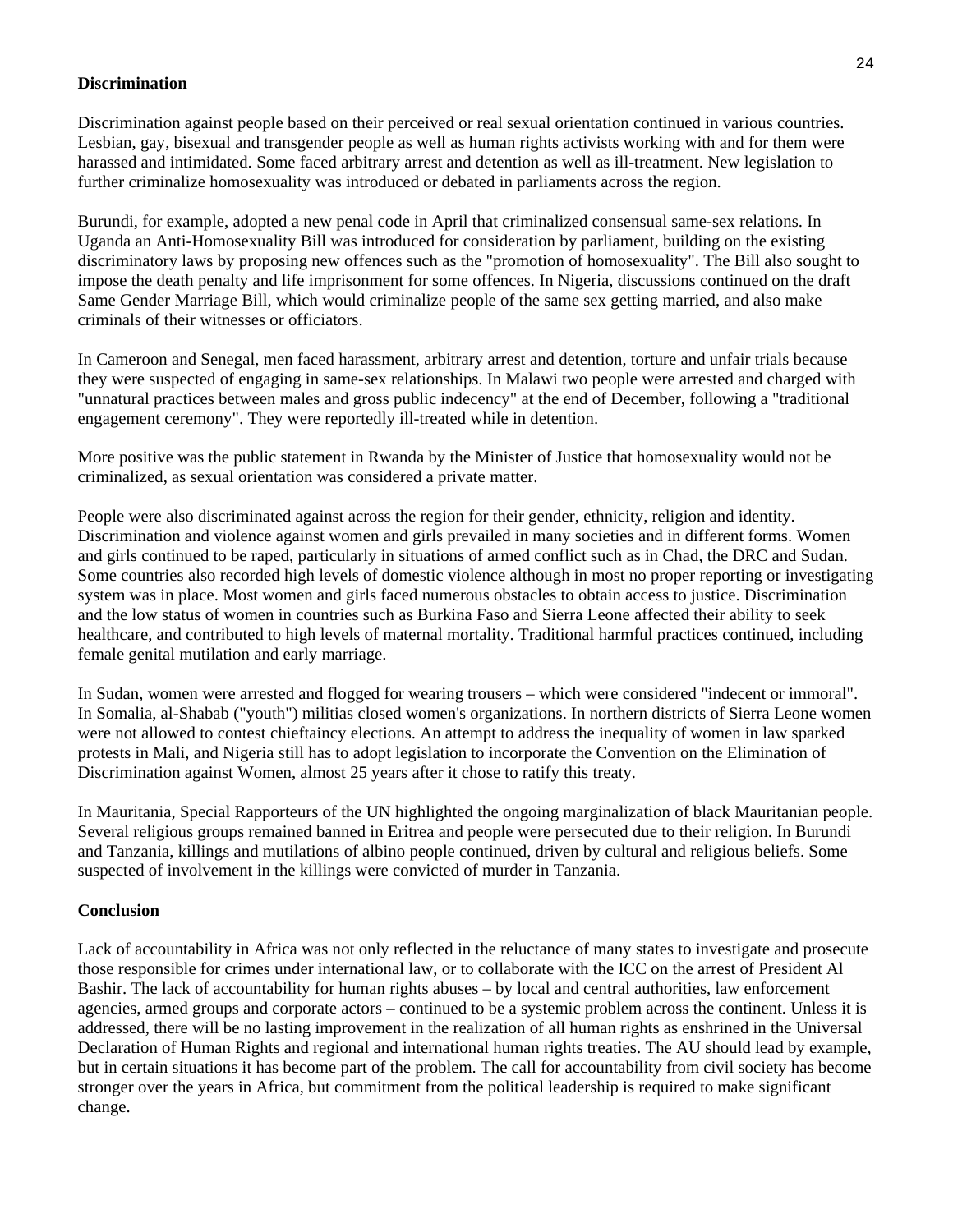# **Amnesty: U.S., Europe shielding Israel over Gaza war crimes**

In its annual report, the rights group accuses Israel of continually violating human rights in Gaza with its ongoing economic siege.

By Haaretz Service and News Agencies

Amnesty International complained in its annual report released Thursday that the U.S. and members of the European Union had obstructed international justice by using their positions on the UN Security Council to shield Israel from accountability for war crimes allegedly committed during last year's Gaza war.

The rights group also accused Israel of continually violating human rights in the Gaza Strip. It cited Israel's ongoing economic blockade as violating international law, leaving Gaza residents without adequate food or water supplies

In its report, Amnesty lauded a United Nations commissioned report released last year by South African justice Richard Goldstone for highlighting Israeli violations during the war in Gaza. Goldstone's findings found both Israel and Hamas guilty of war crimes during the conflict.

"Israeli forces committed war crimes and other serious breaches of international law in the Gaza Strip during a 22 day military offensive codenamed Operation 'Cast Lead' that ended on 18 January (2009)," the rights group said.

"Among other things, they carried out indiscriminate and disproportionate attacks against civilians, targeted and killed medical staff, used Palestinian civilians as 'human shields', and indiscriminately fired white phosphorus over densely populated residential areas," it added. "More than 1,380 Palestinians, including over 330 children and hundreds of other civilians, were killed."

"In a display of counter political bias, the UN Human Rights Council, initially resolved to investigate only alleged Israeli violations," said the report. "To his credit, Judge Richard Goldstone, subsequently appointed to lead that investigation, insisted that the UN Fact-Finding Mission should examine alleged violations by both Israel and Hamas."

The group's report listed examples of what it said were war crimes committed by Israeli forces, but did not provide details of sources.

Amnesty's annual roundup of global human rights abuses urged members of the G-20 — a collection of major industrial countries and fast-growing developing countries — to set an example to the international community by signing up to the International Criminal Court.

The United States and others have refused to ratify the court's founding treaty partly because they fear the court could become a forum for politically motivated prosecutions of troops in unpopular wars like Iraq.

The U.S. State Department said in response to Amnesty's accusations that it "supports the need for accountability for any violations that may have occurred in relation to the Gaza conflict by any party."

"As we have said, the responsibility to address alleged abuses during the Gaza conflict lies with the Israelis and the Palestinians," the State Department said in a statement.

Israel earlier this year submitted a 46-page response to Goldstone's inquiry, which accused both Israel and Hamas of "grave breaches" of the fourth Geneva Convention.

In its report, Israel claimed its forces abided by international law throughout the war last year.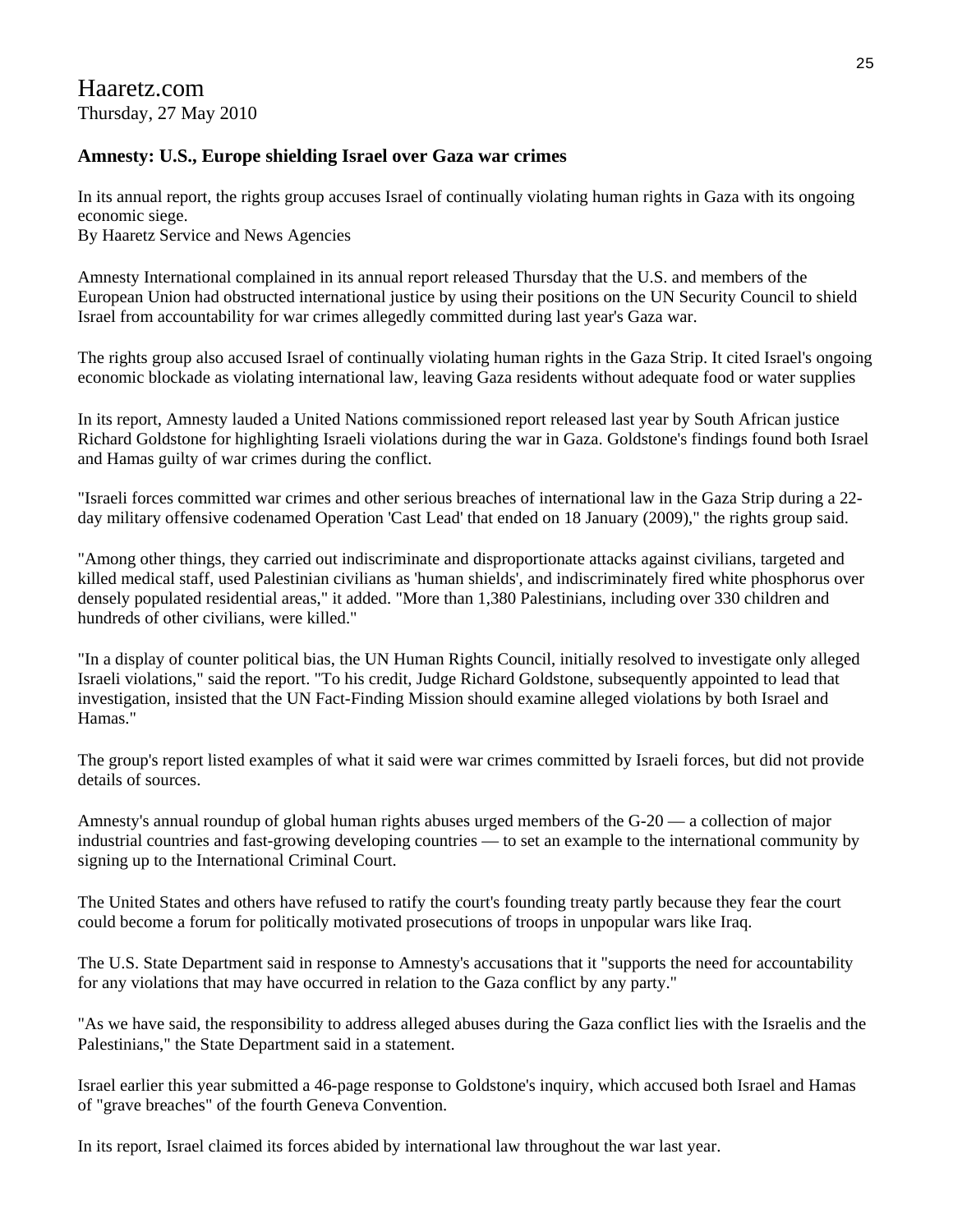# International Relations and Security Network (ISN)

Thursday, 27 May 2010

# **Reviewing Justice in Kampala**

The summit of summits on the international criminal justice circuit is set to kick off in Uganda next Monday with debate over the crime of aggression commanding center stage, Claudio Guler writes for ISN Security Watch.

#### By Claudio Guler for ISN Security Watch

From 31 May to 11 June, 1,500 to 2,000 delegates from 110 states parties, observer states, other states invited by the UN General Assembly, and members of civil society, academia and practitioners of international criminal justice will descend on Kampala, Uganda to participate in the first and only statutorily mandated review conference of the Rome Statute of the International Criminal Court (ICC).

The conference will feature numerous events and debates, including an exhibition football match promising to showcase the dribbling skills of UN Secretary General Ban Ki-moon and Ugandan President Yoweri Museveni. None, however, is garnering more comment and attention than efforts to define and operationalize the crime of aggression.

#### **Judging performance**

The conference agenda includes a series of stocktaking exercises that will appraise the first and soon-to-be eight years of the Court's work. The stocktaking will look at four areas: the impact of the Rome Statute system on victims and affected communities - discussions will certainly address ongoing witness protection concerns in Kenya; complementarity, the legal principle that calls for the primacy (precedence) of national judicial efforts ; and peace and justice, striking the proper balance between the demands of making peace and guaranteeing accountability.

The Assembly of States Parties (ASP), the intergovernmental body that oversees and funds the Court, has further approved for debate two amendments to the Statute other than the crime of aggression.

Delegates must decide whether or not to remove a temporary and transitional war crimes amnesty provision. Set out in Article 124, the provision gives states parties the choice to exempt their nationals from war crimes prosecutions for seven years following ratification of the Statute. To date, only France and Colombia have made use of the provision.

The second amendment is a Belgian proposal to criminalize 'the use of poison, poisoned weapons, asphyxiating, poisonous or other gases and all analogous liquids, materials or devices as well as the use of bullets that expand or flatten in the body to armed conflicts not of an international character.' The provision already exists for conflicts of an inter-state nature.

#### **Thou shall not aggress**

The debate on the aggression amendment has in the main two parts: definitional issues and jurisdictional issues.

The ASP established a Special Working Group on the Crime of Aggression in 2002. Since then, the group has convened periodically to come up with a definition and has tabled a draft version for the conference.

The draft version defines the crime of aggression as: "the planning, preparation, initiation or execution, by a person in a position effectively to exercise control over or to direct the political or military action of a State, of an act of aggression which, by its character, gravity and scale, constitutes a manifest violation of the Charter of the United Nations"; and an act of aggression – favoring a specific, list-based interpretation based on UN General Assembly Resolution 3314 (XXIX) of 14 December 1974 rather than a generic one – as: seven different acts of hostility that amount to an act of aggression.

Discussing the US position with ISN Security Watch that Washington is widely seen as the most significant holdout from the Rome Statute system given its frequent rhetorical appeals to human rights and the rule of law, Matthew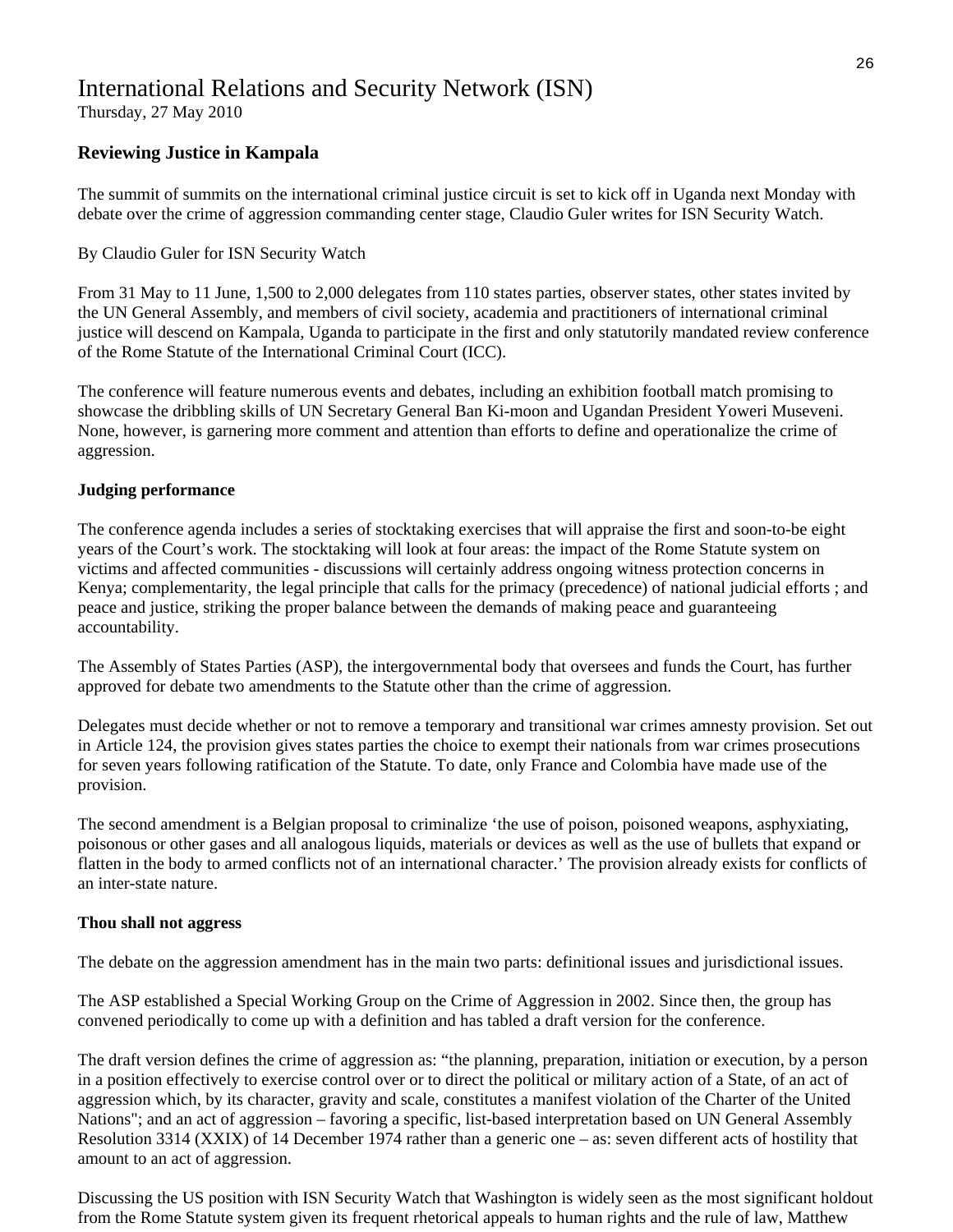Heaphy, deputy convenor of the American NGO Coalition for the International Criminal Court (AMICC) explained, "The US was absent from the aggression negotiations for eight years and thus did not participate in the informal discussions that led to a draft proposal to be considered at the Review Conference. The American delegation will be under pressure from various actors at Kampala to accept the already agreed definition of the crime of aggression and to negotiate actively on the other elements of an amendment, including how the ICC gets jurisdiction over an aggression situation.

"The Review Conference, given its importance to the ICC community, will arouse close attention to US actions and positions. If the US seeks to reopen issues that have already been settled or takes positions different from its allies who are ICC States Parties, the resulting reactions could make a closer US relationship with the Court difficult."

Jurisdictional issues also feature prominently. Should the crime of aggression require acceptance by both the aggressor and the victim state, or only the victim state, for the ICC to proceed? Should any effort to try the crime of aggression first pass muster by way of a filter, either the UN Security Council, the UN General Assembly, the International Court of Justice, a Pre-Trial Chamber of the ICC or other body?

Two thirds of the members of the ASP must ratify the amendment to make it enter into force. Seven-eighths must ratify it for it to become binding on all states parties.

#### **The voices weigh in**

With apprehension characterizing much of the pre-conference debate, a number of scholars and practitioners have expressed their viewpoints. Stephan G Rademaker, a former Bush administration official, and a recent Council on Foreign Relations report authored by Vijay Padmanabhan have argued against adoption. Both primarily cite sovereignty concerns and misgivings about the potential politicization of Court prosecutions.

Other notable voices such as Anton du Plessis, Richard Goldstone, Harold Koh, David Kaye and civil society groups under the Open Society Justice Initiative umbrella fret adoption could overwhelm the Court at an early stage, blight its credibility and hamper cooperation with the Court by non-states parties, in particular powerful states. They urge putting off the matter to a later date. Others yet, such as professors Michael Glennon and Anthony Clark Arend, have primarily taken issue with the definition produce by the Special Working Group.

Notwithstanding, there is significant momentum in favor of realizing the crime of aggression; especially among states parties that rank low in the international power hierarchy and would on balance benefit from the added legal protections. Many of the critical observers mentioned above, moreover, are notably calling for the delay and not the dismissal of the amendment. And the original framers of the Statute included the offense – Article 5 (2) – but left the paragraph undefined.

Noah Weisbord, a visiting assistant professor at Duke Law School and an expert on the working group defining the crime, advocates a compromise approach, which he popularized in a recent International Herald Tribune op-ed. If a definition can be agreed and the amendment adopted, Article 121 (5) of the Statute provides for an 'opt-in' mechanism whereby states parties that ratify the amendment accept jurisdiction while those that do not ratify remain immune, unless and until they sign on.

Regarding jurisdiction, Weisbord explained to ISN Security Watch, "Judging from the meeting of the Assembly of States Parties in March, the two most likely, and competing, scenarios are: 1) acceptance by aggressor State not required plus non-SC or no filter and; 2) acceptance by aggressor State required plus non-SC or no filter. The SC filter, which was on everyone's mind until recently, is not very popular, though a number of influential states, including the United States, are advocating for it. But things can change quickly at the review conference, especially if a creative diplomat or legal scholar invents a new idea that appeals to a wide range of interests."

Weisbord prefers the latter, primarily because, although he reckons option 1 is the most fair, it could lead to a scenario in which the ICC prosecutor is unable or unwilling to prosecute a powerful and victorious aggressor, thereby undermining the credibility of the Court. "A reasonable compromise – one that tempers justice with prudence – is to require that both the aggressor and the victim state have signed onto the provision before the court can proceed. The drawback is that not all states will be bound by the new law. The hope is that states will gradually sign on, as they have with unexpected speed with the ICC Statute, and that, over time the prohibition on aggression will become the norm." May the conferencing begin.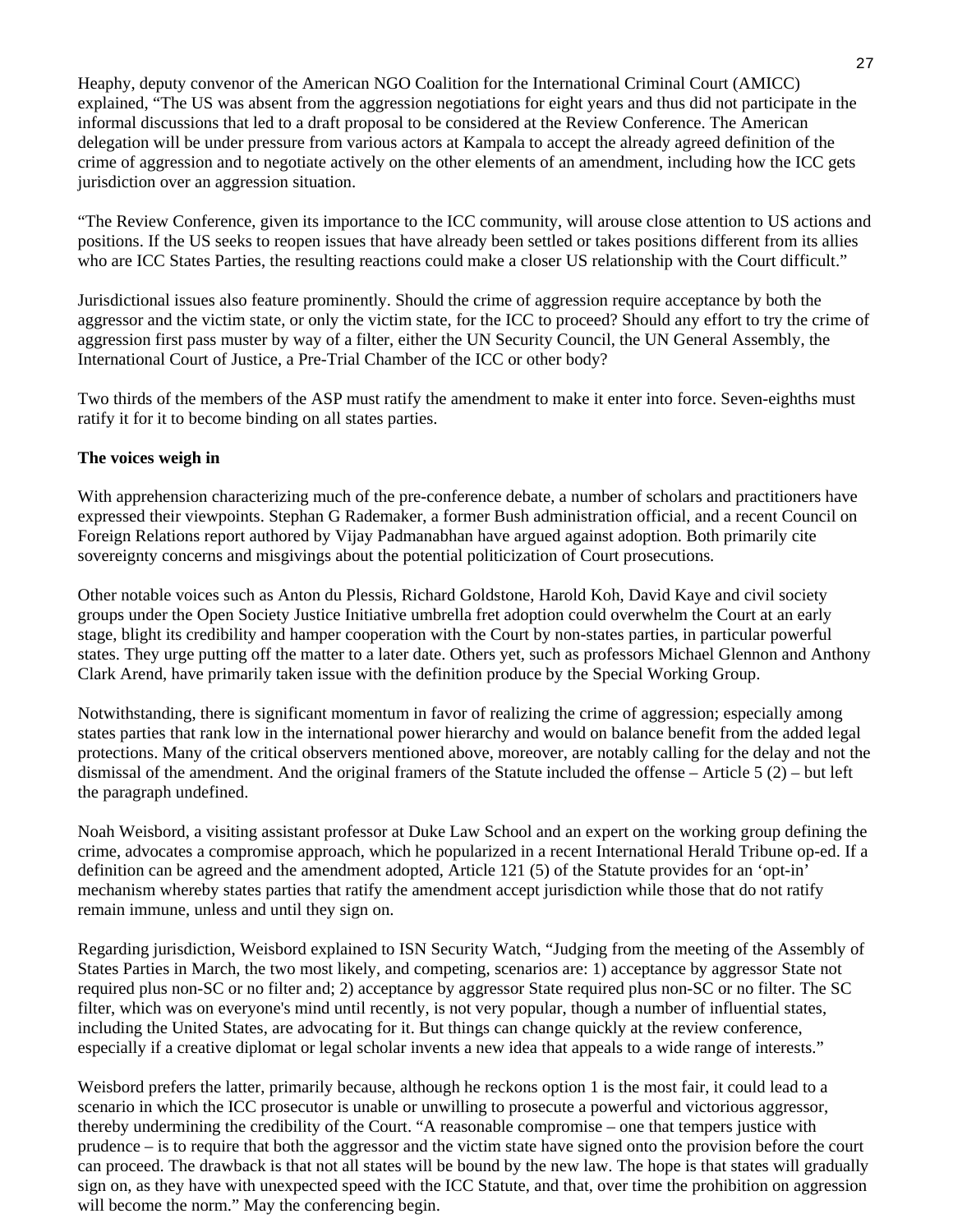Thursday, 27 May 2010

# **Rwanda: ICTR Prosecution Seeks Life Sentence for Kanyarukiga**

Gashegu Muramira

Kigali — Prosecution at the International Criminal Tribunal for Rwanda (ICTR), has asked the tribunal to hand a life sentence to Gaspard Kanyarukiga, a former businessman from the former Commune Kivumu in the Western Province.

The Genocide suspect is charged with four counts of: Genocide, complicity in Genocide, conspiracy to commit Genocide, and crimes against humanity (extermination).

"The most appropriate sentence is imprisonment for the remainder of his life," agencies quote Senior Trial Attorney Holo Makwaia as telling the chamber early this week.

At the beginning of his trial late last year, Prosecution also alleged that the accused committed egregious and serious charges which resulted in the deaths of thousands of civilians, which included women and children at the Nyange church.

"The accused directed the driver of the bulldozer on how to destroy the church. He remained there until the church was completely destroyed on April 16, 1994," Makwaia said, emphasizing her request for the maximum penalty against the defendant.

"Innocent civilians including children and women were killed brutally and in a barbaric manner in the house of God," charged Makwaia.

The same killings at Nyange parish led to the life sentence for the former parish priest of the church, Athanase Seromba.

Born in 1945 in Kivumu commune, Kanyarukiga was arrested in South Africa in 2004 and transferred the same year to the UN detention facility in Arusha.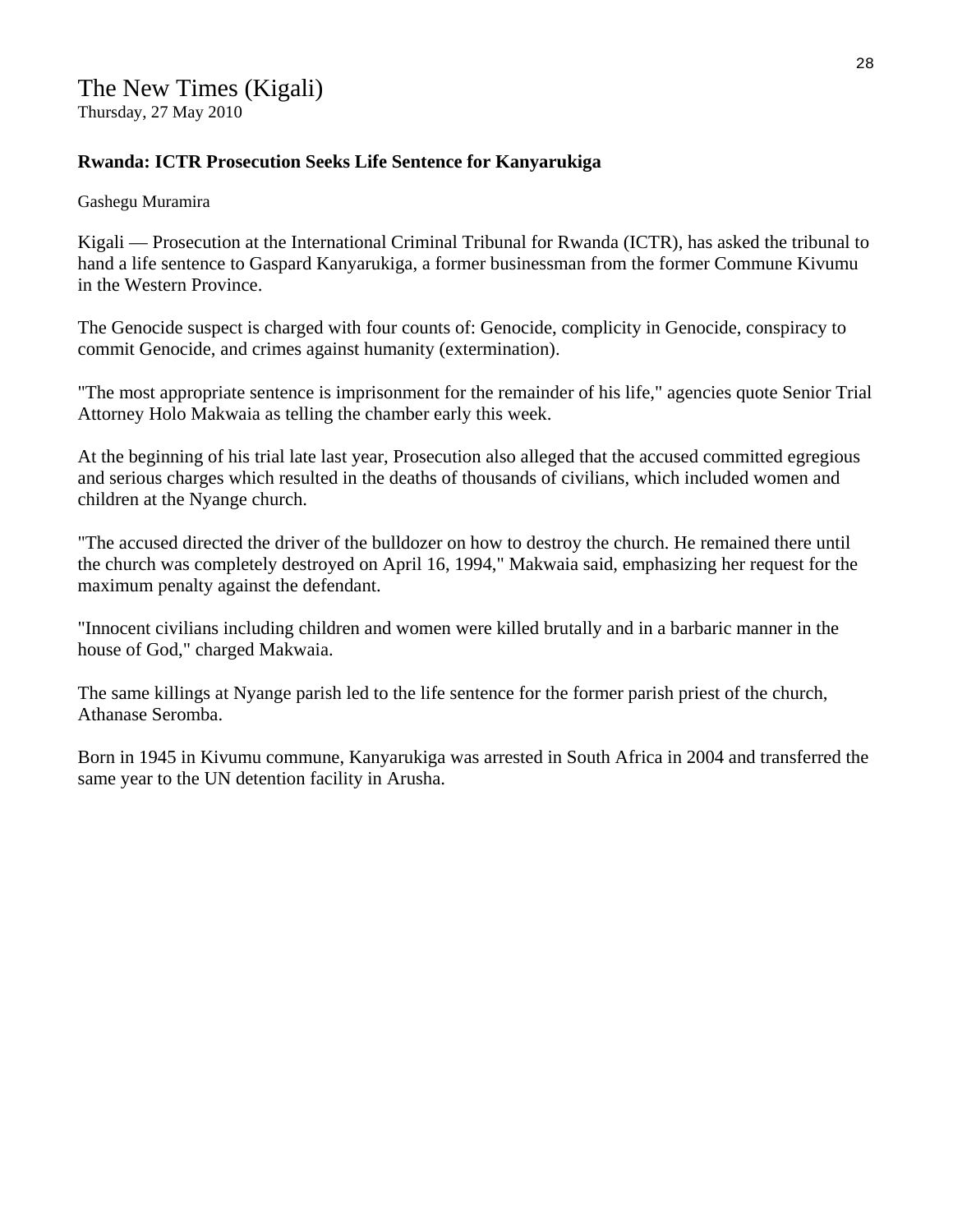Wednesday, 26 May 2010

# **Witness blames Rwandan mayor for false accusations against Nzabonimana**

Arusha, May 26, 2010 (FH) - A defence witness in the case of genocide-accused Callixte Nzabonimana alleged on Wednesday before the International Criminal Tribunal for Rwanda (ICTR) that a Rwandan mayor had compelled him to level false accusations against the defendant.

Jean-Marie Vianney Mporanzi, himself a former Rwandan mayor, declared that he had acted under duress when making two false statements to ICTR investigators in 1998 and 2003 incriminating Callixte Nzabonimana, Minister of Youth in 1994.

Jean-Marie Vianney Mporanzi was led in his examination by the defendant's main counsel, French attorney Vincent Courcelle-Labrousse.

In 1997, Mporanzi had returned from Zaire (today's DRC) after three years of exile. According to his testimony, he was then coerced by the Mayor of Rutobwe commune, Charles Gahunde, to give false testimony to the ICTR investigators.

Mayor Gahunde allegedly urged him to accuse Nzabonimana of having incited to commit genocide in Rutobwe and of having released genocide perpetrators to perpetuate the killings in the commune between April and July 1994.

'' It is fabrications and lies,'' Mporanzi told the tribunal.

Mporanzi admitted that he had made these allegations, even though he was not under the threat of being himself accused of having participated in the genocide.

''If I had refused to collaborate I would have run the risk of being imprisoned,'' the witness explained.

Concluding his testimony, Mporanzi stated that he appeared before the court, among other reasons, to apologize to Nzabonimana and also to "clean his soul".

Nzabonimana is facing five charges-- genocide, conspiracy to commit genocide, direct and public incitement to commit genocide, extermination and murder. He pleads not guilty.

NI/GF

© Hirondelle News Agency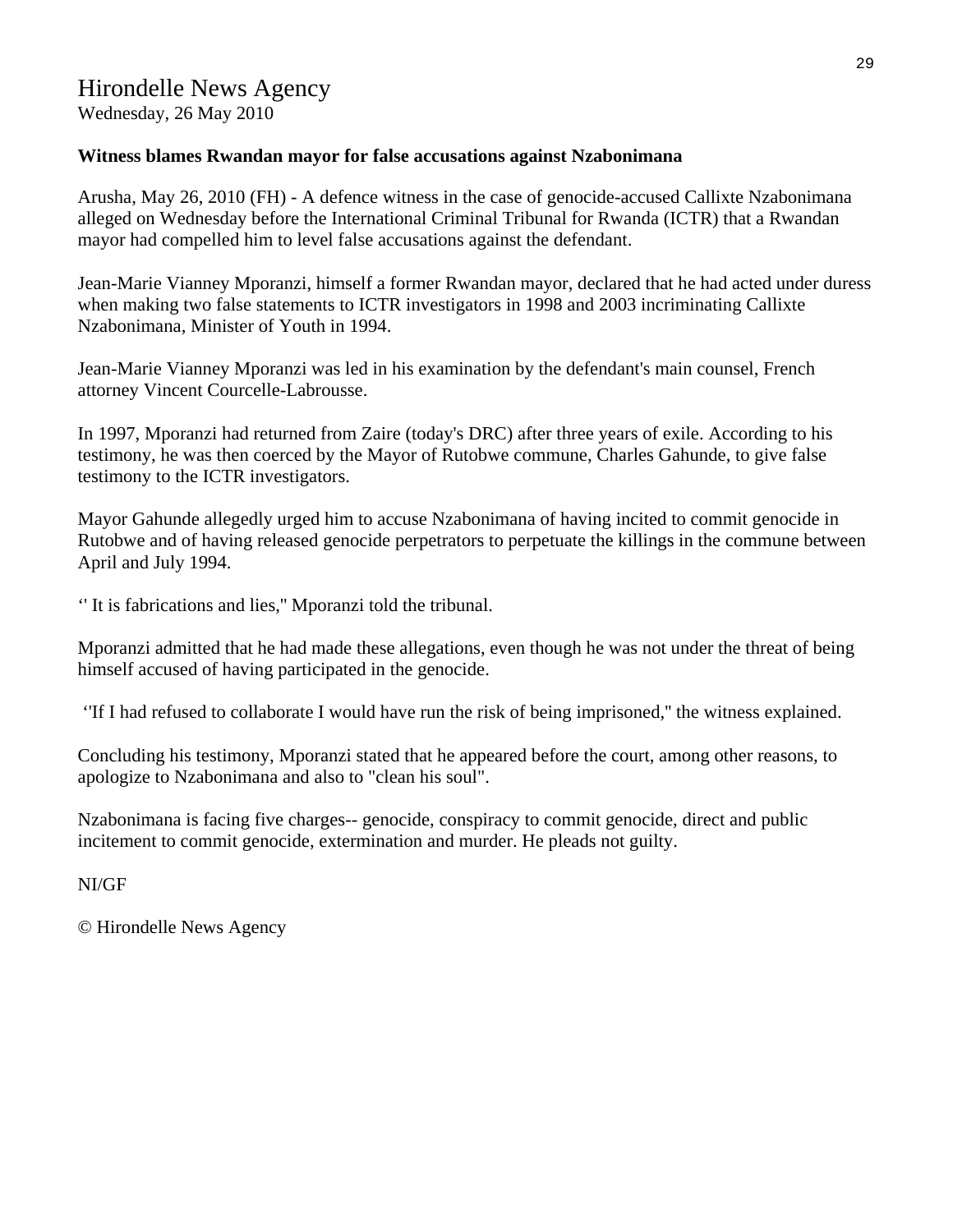# Daily Monitor (Uganda)

Thursday, 27 May 2010

# **Youth plan ICC demo**

By Andrew Bagala & Robert Mwanje

The Inter Party Cooperation youth have threatened to protest against the International Criminal Court conference slated for next week. According to the Youth Rights coordinator, Mr Francis Mwijukye, the summit is irrelevant to Ugandans since the organisation has failed to take any action against human rights abuse in Uganda despite their earlier petition to ICC demanding its intervention.

"We are going to organise a peaceful demonstration against the planned ICC conference because there is enough evidence to pin this government on human rights abuses but they (ICC) have remained silent," Mr Mwijukye told journalists in Kampala yesterday.

The ICC conference will start today at Munyonyo in Kampala. The United Nations Secretary General, Mr Ban Ki-moon and over 1,500 delegates are expected to attend. Mr Mwijukye said: "We have tried to reach ICC but their response is hazy, which puts their reputation at stake. We can conclude that these people are here to dine and wine with criminals."

# Police response

But the police deputy spokesperson, Mr Vincent Ssekatte, yesterday said: "We are not aware of any demonstration sanctioned as the law requires and no one will be allowed to carry it out."

In March, the IPC youth forum petitioned the ICC demanding investigations into September 2009 riots that left at least 27 people dead. The riots were sparked off by the government's decision to deny Kabaka Ronald Mutebi access to Kayunga District.

In their petition, President Museveni, the police chief Maj. Gen. Kale Kayihura and the Chief of Defence Forces, Gen. Aronda Nyakairima are accused of being responsible for the riots, deaths and loss of property.